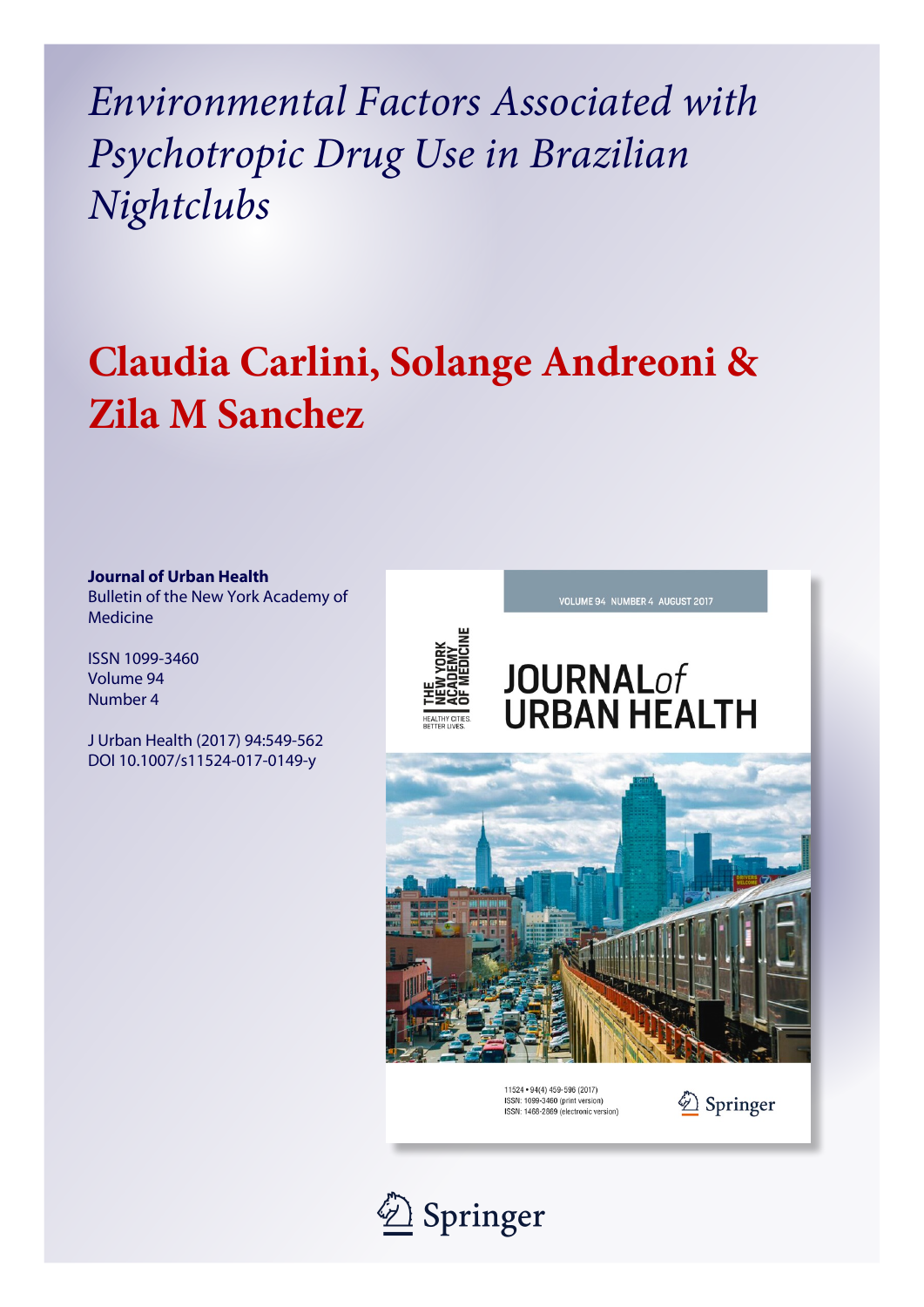**Your article is protected by copyright and all rights are held exclusively by The New York Academy of Medicine. This e-offprint is for personal use only and shall not be selfarchived in electronic repositories. If you wish to self-archive your article, please use the accepted manuscript version for posting on your own website. You may further deposit the accepted manuscript version in any repository, provided it is only made publicly available 12 months after official publication or later and provided acknowledgement is given to the original source of publication and a link is inserted to the published article on Springer's website. The link must be accompanied by the following text: "The final publication is available at link.springer.com".**

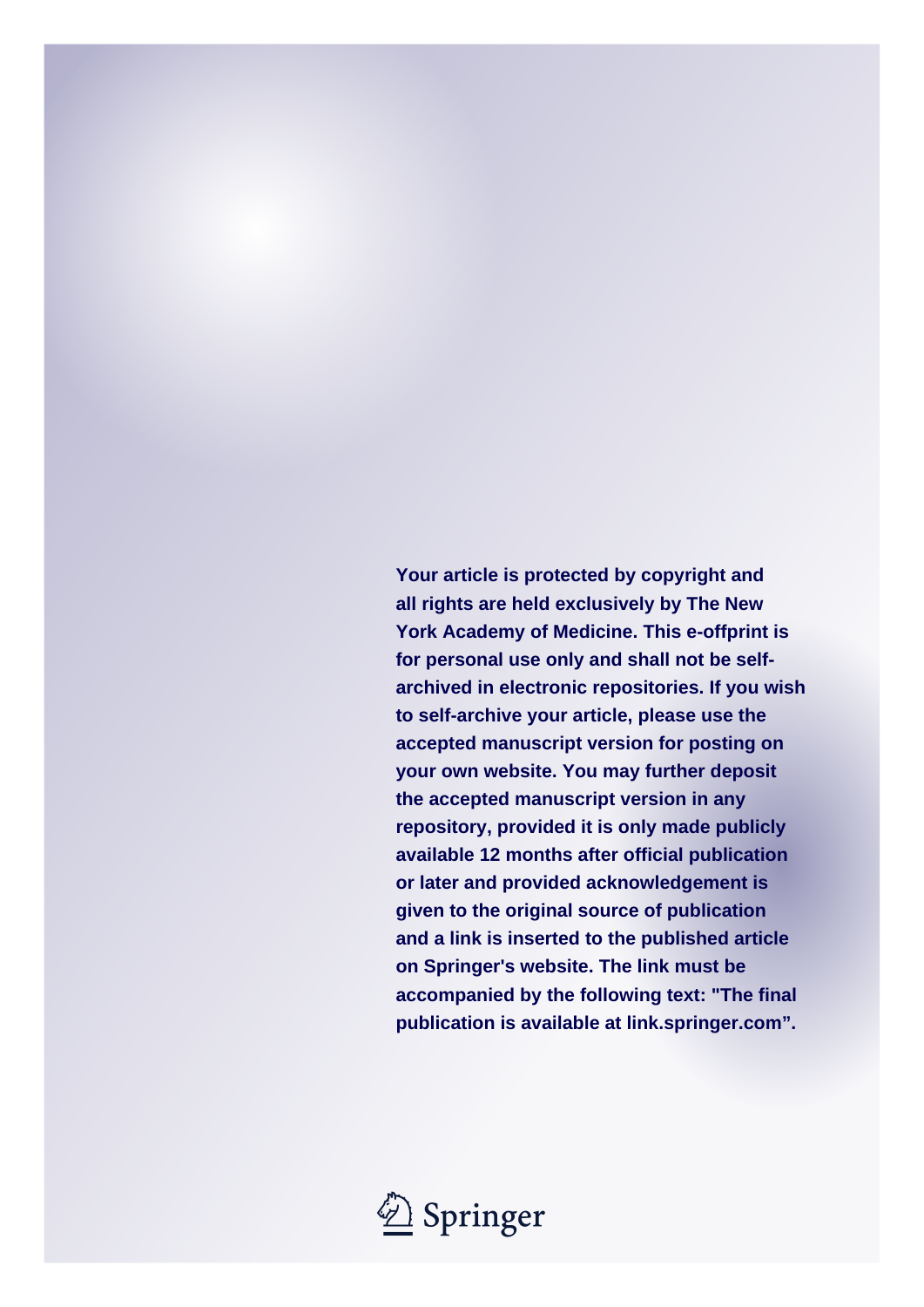

### Environmental Factors Associated with Psychotropic Drug Use in Brazilian Nightclubs

Claudia Carlini · Solange Andreoni · Zila M Sanchez

Published online: 8 May 2017  $\odot$  The New York Academy of Medicine 2017

Abstract The purpose of this study was to identify environmental factors associated with patterns of psychotropic drug use in nightclubs. Mixed methods were used to investigate psychotropic drugs consumption among patrons of 31 nightclubs in São Paulo, Brazil. A total of 1822 patrons at the entrance and exit of the venues and 30 staff members of the nightclubs were interviewed. The observational data were collected through 307 h of observational research using a structured guide to register environmental measures. Psychotropic drug use in nightclubs was classified into three categories (1: no drugs; 2: legal drugs [e.g., alcohol and tobacco]; or 3: illicit drugs regardless of alcohol and tobacco use). Illicit drugs used were self-reported by patrons, and alcohol use was measured using a breathalyzer. The data were analyzed in clusters using correlated multinomial logistic regression models. The following environmental variables were associated with

C. Carlini

S. Andreoni

illicit drug use in nightclubs: all-you-can-drink service (adjusted odds ratio  $(aOR) = 11.84$ , 95%CI  $[4.06;34.57]$  and light effects, such as laser and "disco" lights" (aOR = 24.49, 95%CI [8.48;70.77]). The number of bouncers per capita  $\times$  100 and the presence of two or more dance floors were inversely associated with the use of illicit drugs (aOR =  $0.26$ , 95%CI [0.11;0.65], and  $aOR = 0.13$ , 95%CI [0.06;0.29], respectively). Legal drug use was associated with all-you-can-drink service  $(aOR = 2.17, 95\% \text{CI} [1.43; 5.04])$ , the presence of two or more dance floors (aOR = 2.06, 95%CI [1.40;3.05]), and the number of bouncers per capita  $\times$  100  $(aOR = 1.39, 95\%CI$  [1.22;1.59]). These findings suggest that this is a multivariate phenomenon that would require an integrated approach involving the venue owners, staff members, patrons, local governments, and law enforcement agencies.

Keywords Mixed methods · Psychotropic drugs · Alcohol . Environmental factors. Nightclub . Brazil

#### Introduction

Although alcohol and tobacco are the primary drugs used in the nightlife environment (i.e., nightclubs, bars, and pubs) [\[1,](#page-14-0) [2](#page-14-0)], illicit drugs are increasingly being used to intensify social experiences [\[3](#page-14-0)] and to facilitate a good time [[4\]](#page-14-0). Patrons who attend nightclubs are more engaged in alcohol abuse and illicit drug use than other young groups in the general population [[3\]](#page-14-0). Thus, in the last decade, nightclubs have become intensely studied,

Department of Preventive Medicine, Centro Brasileiro de Informações sobre Drogas Psicotrópicas (CEBRID), Universidade Federal de São Paulo, São Paulo, SP, Brazil

Department of Preventive Medicine - Section of Biostatistics, Universidade Federal de São Paulo, São Paulo, SP, Brazil

Z. M. Sanchez  $(\boxtimes)$ 

Department of Preventive Medicine - Section of Epidemiology, Universidade Federal de São Paulo, Rua Botucatu, 740, 4th floor, São Paulo, SP 04023-900, Brazil e-mail: zila.sanchez@unifesp.br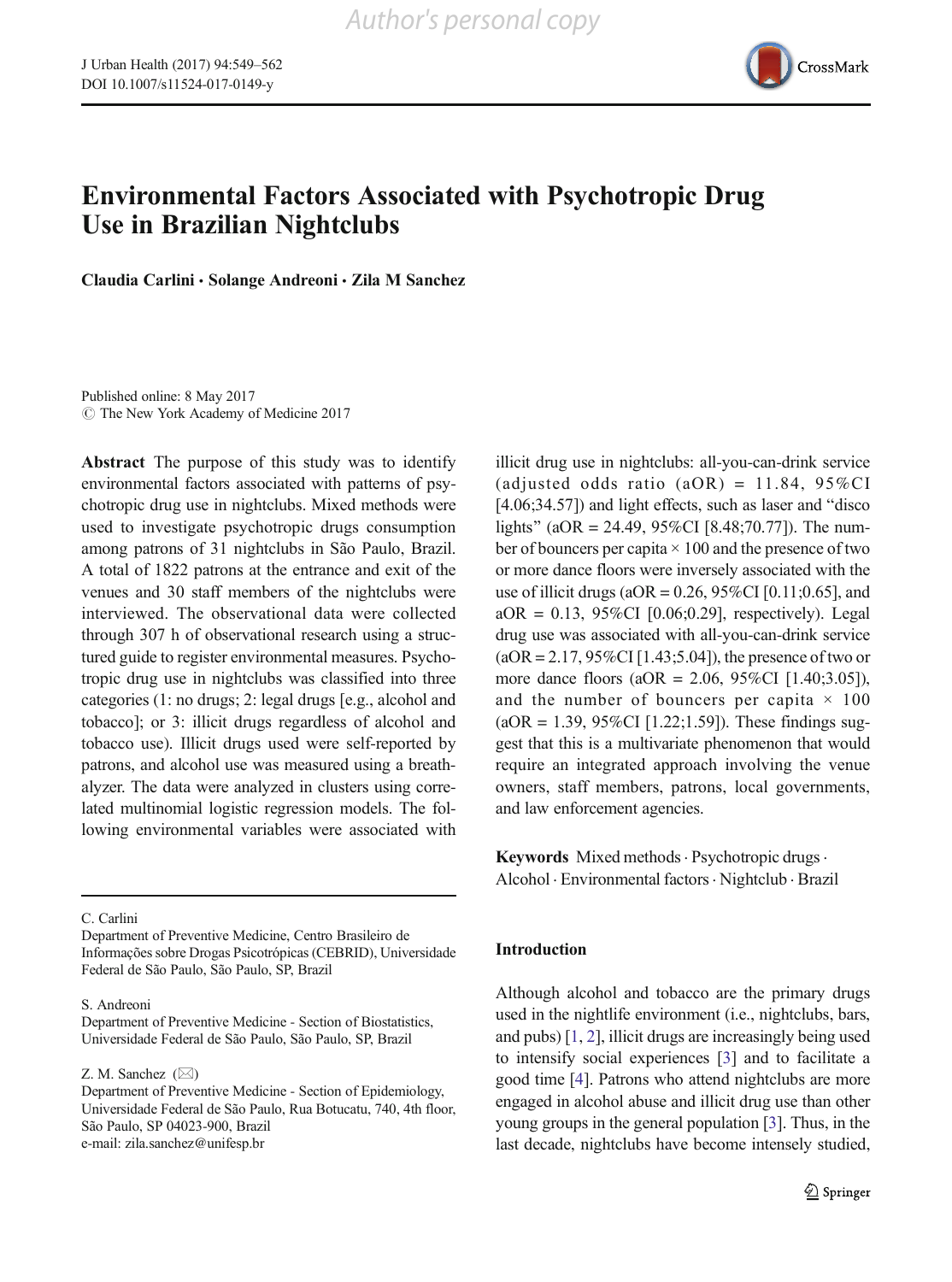and special attention has been given to environmental factors associated with drug use within these establishments, such as the type of nightclub (such as lesbian, gay, bisexual, and transsexual (LGBT)), the use of alcohol promotions, temperature, sound volume, crowding, and individual-level variables [[5](#page-14-0), [6](#page-14-0)].

Considering that the combination of drugs and the exciting "clubbing experience" distracts patrons from how these substances are affecting their health [[7\]](#page-14-0), the use of drugs in nightclubs is a major mental and physical health concern. Polydrug use [\[8](#page-14-0)], dehydration, violence [[9\]](#page-14-0), injuries [\[10\]](#page-14-0), and risky sexual behavior [\[11\]](#page-14-0) are known risk behaviors to which patrons are exposed during a night out. The increased concern regarding drug use and its association with environmental factors [[6,](#page-14-0) [7\]](#page-14-0) have led many countries to develop prevention programs to decrease intoxication-related harm among patrons of nightclubs and bars [\[7,](#page-14-0) [12](#page-14-0)]. As an example, positive results were observed in a randomized controlled trial of the "Safer Bars" intervention, which used a protocol based on observational evidence from bars [[13\]](#page-14-0). This program was developed to minimize alcohol abuse, aggression, injuries, and other problems at licensed premises by identifying environmental factors that were believed to exacerbate such problems.

However, most of these studies were performed in developed countries [\[6](#page-14-0)], and few focused on environmental characteristics associated with illegal drug use [[14\]](#page-14-0). Moreover, the consumption of psychotropic drugs in the nightlife context differs between countries [[15,](#page-14-0) [16\]](#page-14-0) and within an individual country [[9](#page-14-0)]. Therefore, understanding these differences is necessary in order to support effective actions [\[7\]](#page-14-0), as basic alterations to the environment can decrease substance-related harm [\[6](#page-14-0)].

São Paulo, the most populous city in Brazil and in the Southern Hemisphere, contains more than 11 million people [\[17](#page-14-0)]. The night entertainment market in this city accounts for US\$770 million (R\$2.4 billion) annually [[18\]](#page-14-0). The market of nightclubs in Brazil is experiencing strong growth, which has attracted the attention of foreign franchises [\[19](#page-14-0)]. Despite the global importance of Brazilian night entertainment in the international context, to our knowledge, this is the first epidemiological study conducted in South America to evaluate drug use in nightclubs. Thus, the purpose of the present study was to identify environmental factors associated with the consumption of drugs in São Paulo nightclubs. From these results, it will be possible to develop interventions focused on harm reduction and support for planning

public policies in these settings, inserting Brazil into the setting of this important scientific health discussion.

#### Method

Study Design and Sample Selection

A mixed-methods study was performed using quantitative and qualitative analysis methods over the following four independent stages of data collection: (1) patron entrance interviews, (2) patron exit interviews, (3) environmental data collected inside nightclubs (on the same night of the patron interviews), and (4) in-depth interviews conducted with staff members of the nightclubs. The following three sources of data were collected: (1) environmental data, (2) patron data, and (3) staff data. The first two sets of data (1 and 2) were obtained from a portal survey, and the third dataset (3) was obtained from a qualitative study.

#### Sampling of Nightclubs

This study used a two-stage cluster sampling portal survey, which is a form of intercept sampling specifically designed to capture at-risk individuals at the entrance to and exit from a locale with increased alcohol and other drug risk [\[20\]](#page-14-0). The first stage of data collection included a systematic sample of 40 nightclubs, with a probability of inclusion proportional to their maximum capacity. The second stage of data collection consisted of a systematic sampling of every third patron in the entrance line of the selected nightclubs. The creation of the nightclub frame list was previously described by Carlini et al. [[21\]](#page-14-0).

Of the 40 original nightclubs selected for sampling, 31 nightclubs, including 7 replacements, agreed to participate, resulting in an acceptance rate of 66%.

#### Sampling of Patrons

A total of 3063 patrons were recruited to answer questions in entrance and exit portal surveys. Of these, 2422 entrance interviews and 1822 exit interviews were considered for the final analyses. The criteria for inclusion of patrons in the study included the following: intention to enter the nightclub and age of 18 years or older. In accordance with the screening guidelines described by Perham et al. [\[22\]](#page-14-0), no interview was conducted with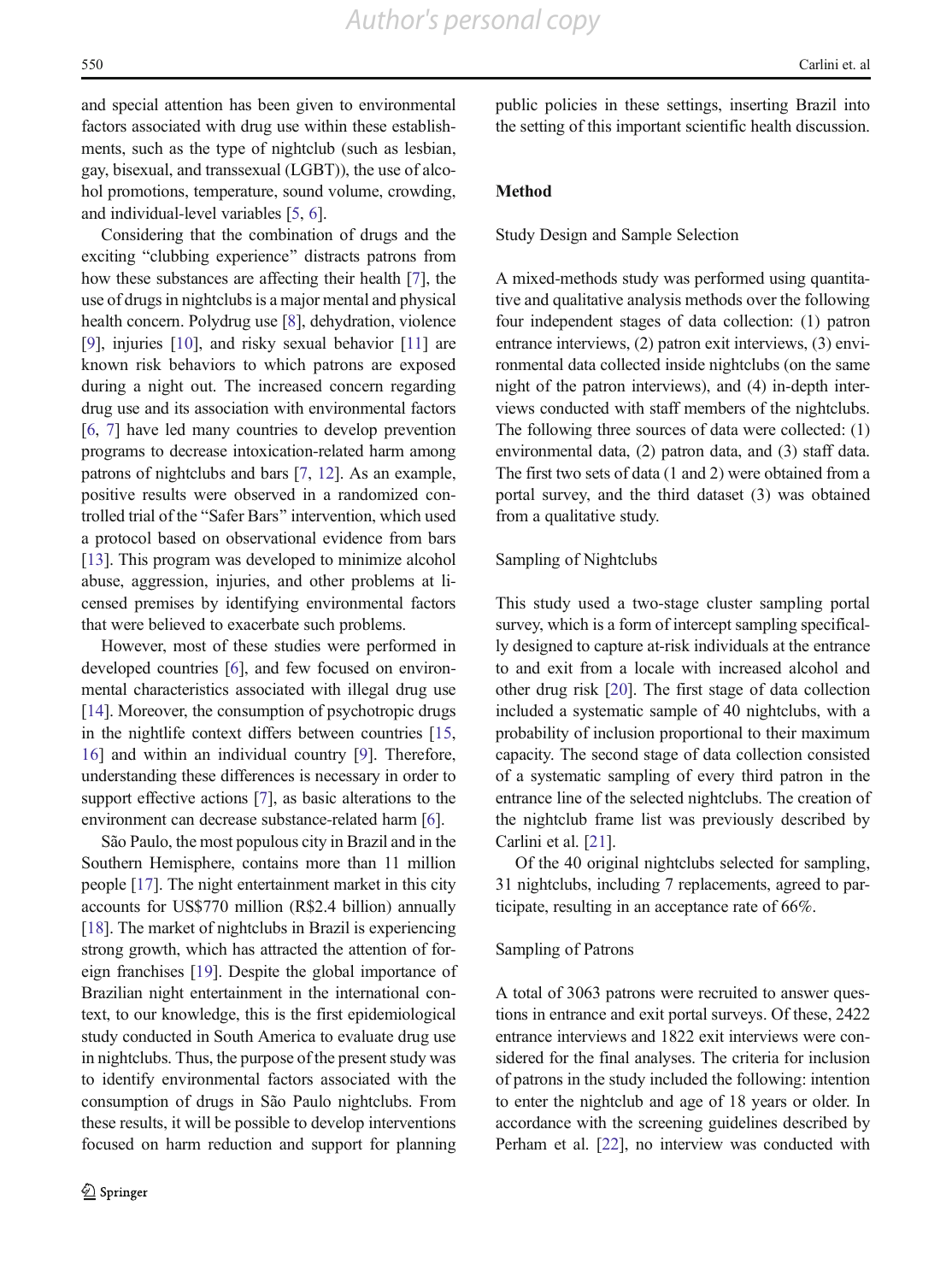patrons showing signs of severe intoxication. If the patron refused to participate, data on age and gender were recorded, and the next patron in line was approached.

A sample size of 1600 patrons was calculated so that the prevalence of alcohol intoxication could be estimated within 5% (absolute precision) of the true value, which was set to 50% (maximum variance) with 95% confidence, two-stage cluster sampling and a design effect of 2 [\[23\]](#page-15-0). A refusal rate of 30% and a maximum rate of loss to follow-up from patron entrance to patron exit of 40% were assumed on the basis of a previous study by Clapp et al. [\[24\]](#page-15-0); thus, it was determined that 2912 patrons should initially be approached.

#### Instruments and Data Collection

#### Patron-Specific Instruments

The patrons who agreed to participate took entrance and exit surveys via a face-to-face interview as well as a breathalyzer test (Draguer Alcotest 7410 plus RS) after each interview. The participants received a bracelet with an exclusive code to identify them at the exit. Seven field researchers used Samsung Galaxy tablets to collect data from the interviews. In the case of refusal, the age and sex of the person were entered into the system. The entrance questionnaire investigated sociodemographic variables, predrinking patterns, drinking patterns, drug use, and risky behaviors in nightclubs in the year prior to the survey. The exit questionnaire investigated selfreported drug use (marijuana, ecstasy, ketamine, inhalants, cocaine, ecstasy, hallucinogens, amphetamines, benzodiazepines, and crack) and risky behaviors that patrons engaged in on that specific night within the venue.

#### Nightclub-Specific Instruments

For the observational generation of environmental data, a structured questionnaire based on the Kit for Assessment of Recreational Nightlife (KAReN) venue questionnaire  $[25]$  $[25]$  $[25]$  and the "Safer Bars" program [[26\]](#page-15-0) was used. The investigated variables are described below. The questionnaire was performed by two trained researchers over a total of

307 h of observational study (an average of 8:30 per nightclub).

#### Variables

#### Outcome Variable

The dependent variable was the use of psychotropic drugs inside the nightclub, which was classified into three categories (1: no drugs; 2: legal drug use [e.g., alcohol and/or tobacco]; or 3: illicit drug use with or without use of licit drugs). The use of tobacco, marijuana, ecstasy, ketamine, inhalants, cocaine, ecstasy, hallucinogens, amphetamines, benzodiazepines, and crack was self-reported. Alcohol consumption was measured using a breathalyzer, and any instance of BrAC  $\geq 0.01$  mg/L at the entrance or exit of the nightclub was considered a positive result.

#### Covariates

The sociodemographic explanatory variables included the following: gender (male, female), age (used as a continuous explanatory variable), employment status (employed, unemployed, student), marital status (married, single, other), education (post-graduate, university, high school, elementary school/no diploma/illiterate), religion (declare to have a religion, declare to not have a religion), and socioeconomic status, which was determined according to the Brazilian Population Studies Association score (Associação Brasileira de Empresas de Pesquisa [\[27\]](#page-15-0) and classified as A (A1/A2), B (B1/ B2), or C/D/E (class A is the highest, and class E is the lowest).

Pre-drinking (no/yes) was used as a covariate controlling individual behavior, and a positive result was defined a breathalyzer test finding of a  $BrAC \ge 0.01$  mg/ L (milligram of ethanol per liter of breath) at the nightclub entrance.

The aspects of the nightclubs that were evaluated as explanatory variables were categorized into the following eight blocks.

(1) Venue Entrance: presence of a consumption fee (a mandatory value charged to enter the venue that patrons can use to purchase alcoholic beverages but cannot otherwise recoup); identity checking, a queue, entrance of a minor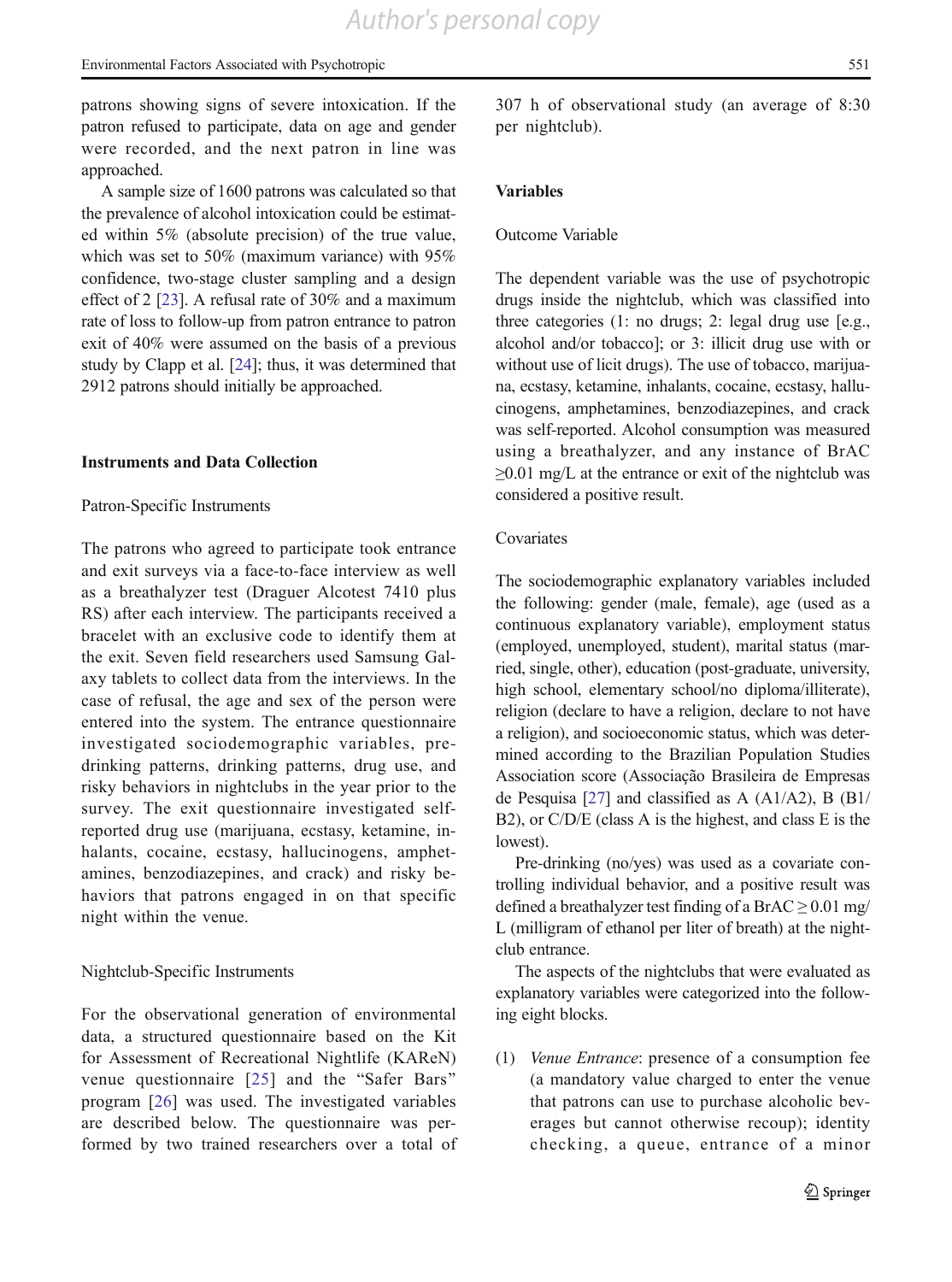(<18 years old), and individual inspections to determine whether patrons are carrying weapons or drugs (no/yes).

- (2) Beverages and food: an all-you-can-drink service in which patrons pay a fixed value at the entrance, allowing them completely unrestricted alcohol consumption inside the establishment, an alcohol discount, food availability, and presence of a water fountain (no/yes).
- (3) Type of Nightclub: LGBT nightclub (no/yes).
- (4) Physical Environment: presence of a designated smoking area; a specific area for sexual relations—some clubs host a darkened room that patrons can use for casual sex; three or more bars; two or more dance floors; and big screens or televisions (no/yes).
- (5) Atmospheric Characteristics: humidity (%), temperature (°C) as measured using a commercial thermohygrometer (INSTRUTHERM HT, model 270), and sound volume (dB) as measured using a decibel meter (INSTRUTHERM DEC, model 490) were used as continuous explanatory variables, considering the mean obtained from three different spaces in a given venue—bar, lounge, and dance floor.
- (6) Health Conditions: crowding, i.e., the amount of space in the venue (none, enough space or a bit crowded but easy to move; crowded and difficult to move; or crowded and almost or completely impossible to move), cleanliness (no: sticky floor, filled wastebaskets, garbage on tables or seats, or very dirty floor due to vomit, broken glass or spilled drinks; yes: very clean, maintained clean, moderately clean).
- (7) Illumination: dark (no/yes), semi-dark (no/yes), light (no/yes), and light effects (such as laser and disco lights) (no/yes).
- (8) Venue Security: insufficient coverage (no/yes), partial coverage (no/yes), complete coverage (no/yes), and number of bouncers per capita  $\times$  100.

#### Statistical Analyses

Descriptive and inferential statistics of the sampled patrons and nightclubs were computed using survey weight estimates.

Weights for nightclubs, patrons within a nightclub and overall patrons were calculated using the study design and the study population counts. Poststratification weights were calculated using information about the sex of all patrons at each nightclub. Nonparticipation adjustment rates for the nightclub weights were also computed to adjust their probability of selection [\[23](#page-15-0)]. Weighted data were analyzed considering that the patrons were nested within a venue (cluster) through correlated multinomial logistic regression models using sociodemographic factors, pre-drinking, and general venue characteristics as explanatory variables.

First, models of the crude associations between each characteristic and drug use category were fitted. Then, models of the associations between the outcome and all predictor variables of each block were fitted. Characteristics with  $p < 0.20$ in the models for a given block were used to build a final model. Explanatory variables with  $p < 0.05$ composed the final model. Coefficients are presented in terms of the odds ratio (OR) or adjusted OR (aOR) and 95% confidence interval (95%CI) to facilitate interpretation. Models were estimated using STATA 13 software [[28](#page-15-0)].

#### Qualitative Study

#### Staff Sampling

Staff members were contacted during the observational research inside the nightclubs, and a semistructured interview [[29\]](#page-15-0) was scheduled for another day. The first interviewees identified other possible participants, thereby using the snowball technique [\[30\]](#page-15-0) to compose the sample. Different chains of interviewees were recruited while aiming to include the largest possible number of job types in the sample satisfying the proposed inclusion criteria, including the following staff members: eight bouncers, six bartenders, five managers, three waiters, two firefighters (responsible for providing first aid to intoxicated patrons), two DJs, one promoter, one hostess, one cashier, and one bathroom cleaner.

The sample size for the qualitative portion of the study was 30 staff members; this sample size was adequate to cover the main topics of interest. The interviewees' responses became redundant when no new information was obtained from further data [[30\]](#page-15-0).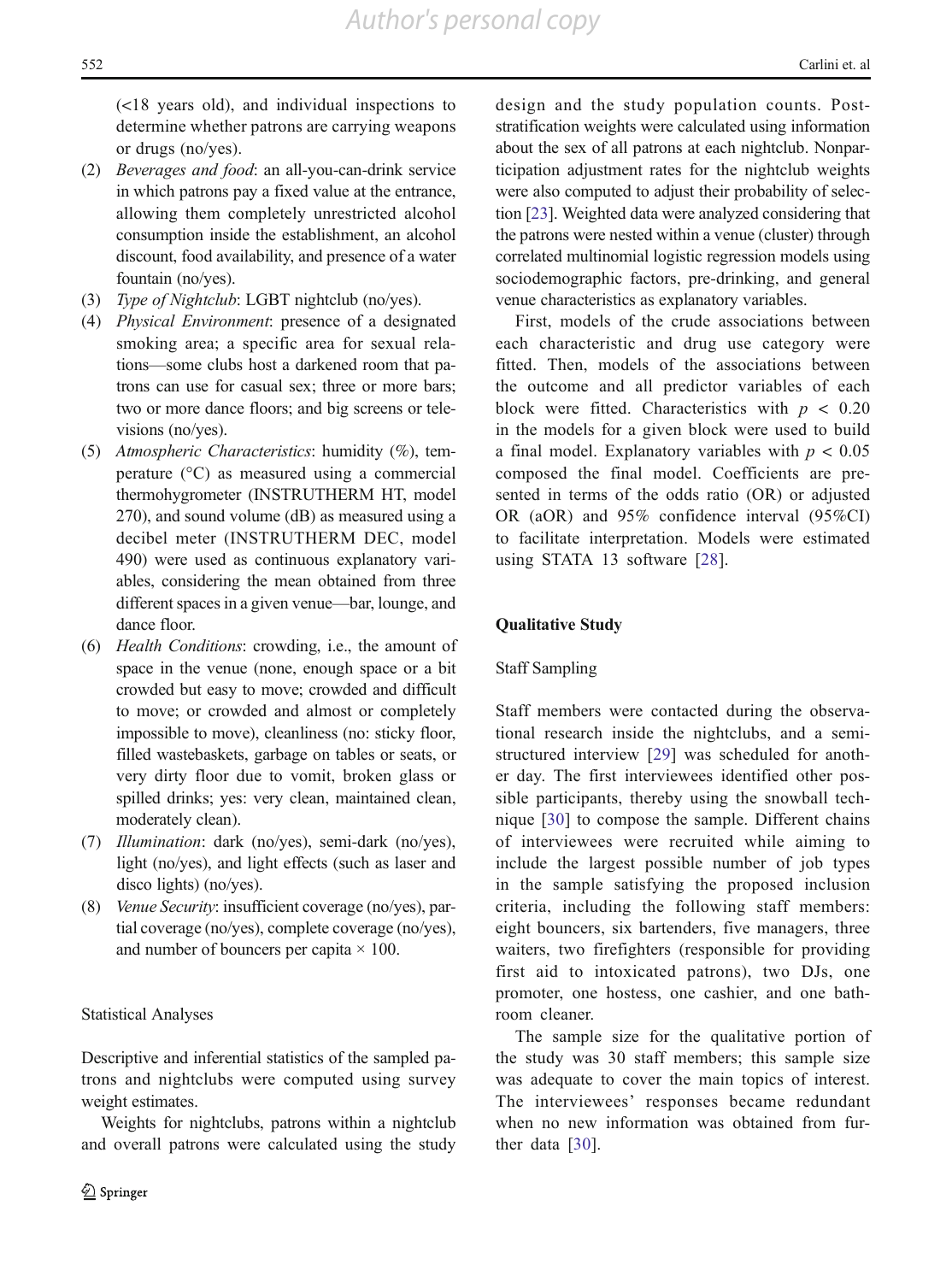#### Environmental Factors Associated with Psychotropic 553

For the qualitative interviews with members, we used the following two instruments: (1) a guide composed of 31 previously standardized questions focusing on the four main axes—(a) abuse of alcohol, (b) illicit drugs, (c) risky sexual behavior, and (d) violence (for this study, we analyzed axes 1 and 2); (2) in-depth interviews based on the topic guide, which were used to perform a detailed exploration of staff member perspectives and experiences using a flexible and responsive approach [[31](#page-15-0)]. Additional questions were produced to clarify specific topics that were relevant to this study.

#### Content Analysis

We used the content analysis technique described by Bardin [[32](#page-15-0)] as a theoretical framework. The interviews were grouped into major themes (i.e., portions in agreement with each thematic axis) as well as into thematic reports [\[32\]](#page-15-0). Thematic analyses were conducted through the following four steps: immersion, coding, categorization, and generation of topics. Data from the interviews were analyzed by three researchers to ensure consistency and coherence in the analysis [\[31\]](#page-15-0). In this stage, NVivo-10 computer software was used to provide increased consistency in data analysis and to facilitate the storage of materials as well as organization and codification of the notes [[33\]](#page-15-0). In cases of inconsistency among researchers during the categorization process, discussions were held with a fourth researcher to validate the finding as proposed by Patton [\[30\]](#page-15-0). The themes identified were analyzed in order to provide meaning via the emic approach.

#### **Results**

#### Quantitative Results

The demographic characteristics and pre-drinking status of the patrons are presented in Table [1.](#page-7-0) The majority of the sample was composed of men (60.7%). The mean age of the patrons was  $25.0$  years (SD = 0.91); according to the ABEP index, more than half of the patrons belonged to a medium socioeconomic status (52.4%)

and were university students (58.9%). Most of the patrons reported having a religion (67.5%) and being single (89.8%). Pre-drinking behavior was identified in  $34.3\%$  (SE =  $3.85\%$ ) of the patrons.

The environmental characteristics that were hypothesized to be associated with drinking behavior and use of illicit drugs inside the venue are presented in Table [2.](#page-8-0) Alcohol discounts were offered by 37% of the nightclubs, and 10% of the venues offered all-you-can-drink services.

The prevalence of psychotropic drug use by patrons in the 31 nightclubs is presented in the ternary plot (Fig. [1\)](#page-9-0). Three nightclubs stood out by presenting contrasting results. Nightclub 27 presented the highest consumption of only legal drugs by patrons (approximately 95%). The second highest prevalence of illicit drug use was reported in nightclub 21 (approximately 48%). This nightclub had the lowest percentage of only legal drug use (18%). The highest percentage of nondrug use was identified in nightclub 17 (approximately 67%), and the percentage of legal drug consumption was approximately 33%.

Table [3](#page-10-0) presents the multinomial logistic regression models for the association of psychotropic drug use inside the venue with environmental characteristics, adjusted for patron sociodemographic variables and predrinking status.

The final multinomial logistic regression model showed that two sociodemographic variables had a significant association with psychotropic drug use inside the venue, using no drug use as the reference for the analysis. Male gender was positively associated with the use of illicit drugs ( $aOR = 3.59$ ,  $95\%CI$ [1.59;8.11],  $p = 0.002$ ) but not with legal drug use  $(aOR = 1.04, 95\%CI [0.62;1.74], p = 0.887)$ . In contrast, age was a protective factor for alcohol use—an increase in age of 1 year results in a 3% decrease in the odds of alcohol use  $(aOR = 0.97)$ , 95%CI [0.95;0.98],  $p < 0.001$ ) but was not a significant factor related to the use of illicit drugs  $(aOR = 0.97, 95\%CI [0.91;1.03], p = 0.283)$ . Predrinking behavior was positively associated with legal (aOR = 9.27, 95%CI [6.22;13.81],  $p < 0.001$ ) and illicit drug use  $(aOR = 4.01, 95\%CI [2.17;7.39],$  $p < 0.001$ ).

The only environmental factor positively associated with alcohol and/or tobacco use and illicit drug use inside the nightclub was all-you-can-drink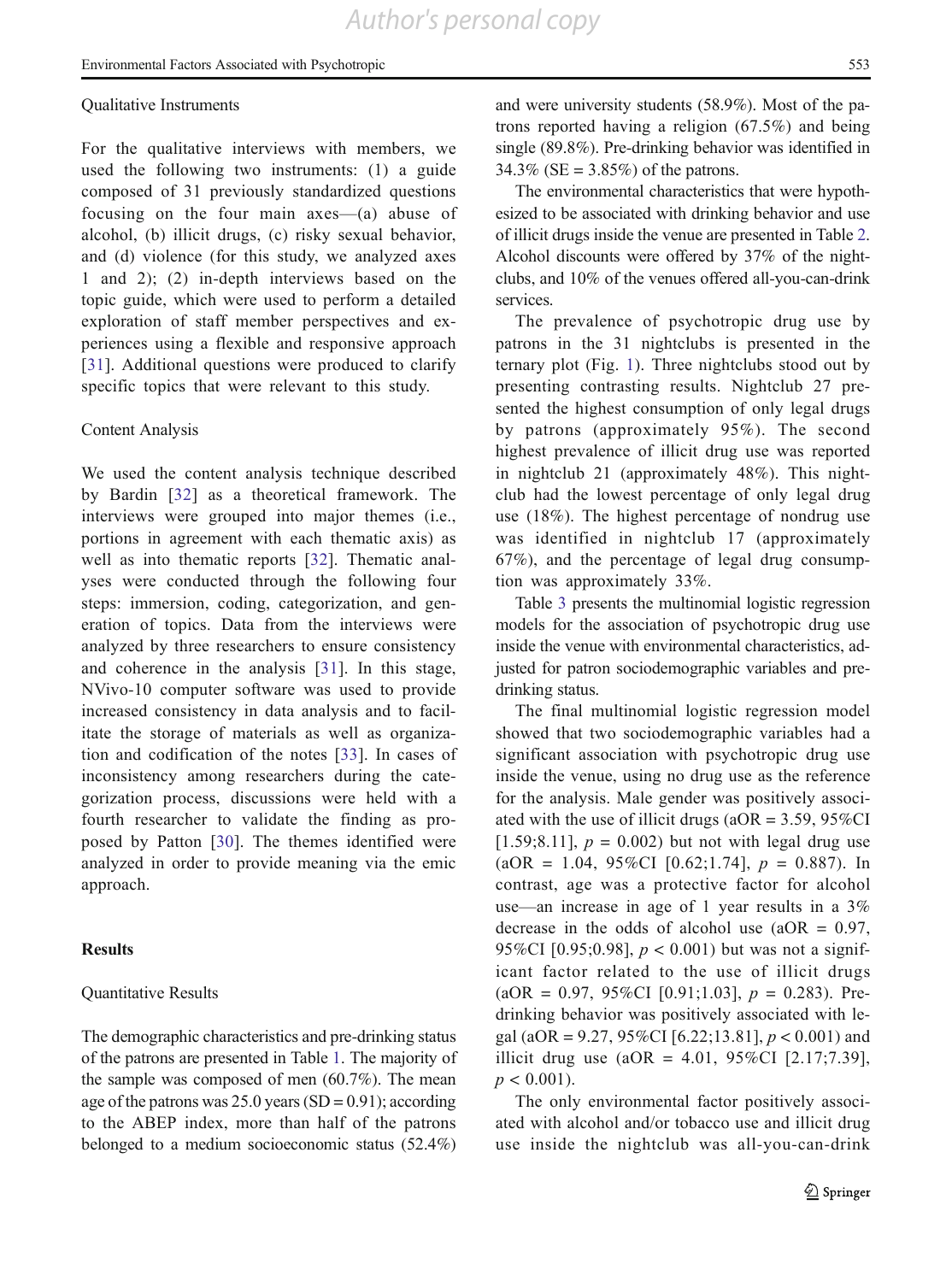<span id="page-7-0"></span>**Table 1** Sociodemographic characteristics of patrons interviewed at nightclub exit,  $N = 1822$  patrons, São Paulo, Brazil

| Patrons                     | Variables                 | Sample, $n$ | Unweighted, % (SE) | Weighted, wt% (SE) |
|-----------------------------|---------------------------|-------------|--------------------|--------------------|
| Total                       |                           | 1822        | 100                | 100                |
| Demographic characteristics |                           |             |                    |                    |
| <b>Sex</b>                  | Male                      | 1111        | 60.98(1.14)        | 60.71 (5.89)       |
|                             | Female                    | 711         | 39.02 (1.14)       | 39.29 (5.89)       |
| Age (years)                 |                           |             |                    |                    |
|                             | Mean (SE)                 | 1822        | 26.37(0.15)        | 25.03(0.91)        |
| Employment status           | Unemployed                | 144         | 7.90(0.63)         | 8.24(1.04)         |
|                             | Student                   | 208         | 11.42(0.75)        | 11.40(2.64)        |
|                             | Employed                  | 1470        | 80.68 (0.93)       | 80.37 (2.28)       |
| Social class                | A                         | 482         | 26.45(1.03)        | 25.92(4.0)         |
|                             | B                         | 1013        | 55.60 (1.16)       | 52.42 (1.69)       |
|                             | C/D/E                     | 327         | 17.95 (0.90)       | 21.65 (3.81)       |
| Education                   | Elementary education      | 46          | 2.53(0.37)         | 3.11(0.60)         |
|                             | High School               | 480         | 26.34 (1.03)       | 31.08 (5.07)       |
|                             | University                | 1130        | 62.02(1.14)        | 58.92 (4.49)       |
|                             | Postgraduate              | 66          | 9.11(0.67)         | 6.89(1.4)          |
| Marital status              | Married                   | 147         | 8.07(0.64)         | 6.91(1.93)         |
|                             | Single                    | 1589        | 87.21 (0.78)       | 89.96 (2.16)       |
|                             | Other                     | 86          | 47.72 (0.50)       | 3.13(0.66)         |
| Religion                    | Yes                       | 1170        | 64.22 (1.12)       | 67.57(2.75)        |
| Patrons' behavior           | Pre-drinking <sup>a</sup> | 683         | 37.49 (1.13)       | 34.33 (3.85)       |

SE standard error

a Yes category

 $b A = \text{higher/E} = \text{lower}$ 

service (aOR = 2.17, 95%CI [1.43; 5.04],  $p = 0.002$ , and aOR = 11.84, 95%CI [4.06;34.57],  $p < 0.001$ , respectively). The presence of two or more dance floors was positively associated with legal drug use  $(aOR = 2.06, 95\% \text{CI} [1.40; 3.05], p < 0.001)$  but was inversely associated with illicit drug use  $(aOR = 0.13,$ 95%CI [0.06;0.29],  $p < 0.001$ ). The same pattern was observed for the number of security professionals per capita  $\times$  100, which showed a positive association with the use of legal drugs ( $aOR = 1.39$ , 95%CI [1.22;1.59],  $p < 0.001$ ) but an inversely association with illicit drug use  $(aOR = 0.26,$ 95%CI [0.11;0.65],  $p = 0.004$ ). The presence of light effects was only statistically significantly associated with the use of illicit drugs ( $aOR = 24.49$ ,  $95\%CI$  $[8.48;70.77], p < 0.001$ .

Nonresponses in the exit interview stemmed from different reasons: refusal to participate  $(n = 12, 2.1\%)$ , inability to answer due to severe intoxication ( $n = 67$ ,

11.3%), and loss to follow-up ( $n = 511, 86.6\%$ ). There were no statistically significant differences in the sex  $(\chi^2 = 0.02, p = 0.889)$  or pre-drinking status ( $\chi^2 = 0.88$ ,  $p = 0.355$ ) distributions or in the mean age ( $t = 0.11$ ,  $p = 0.917$ ) between the participants who were interviewed at both time points (entrance and exit) and those who were interviewed at the entrance but not at the exit.

#### Qualitative Results

The interviewees had a shared perception that the allyou-can-drink was the most harmful practice promoting alcohol consumption. The low price of this service facilitated heavy alcohol consumption, and the supply of adulterated (mixing very cheap products with "good" products) or falsified beverages further increased alcohol intoxication by patrons. It appeared that there was a series of factors facilitating drug use that was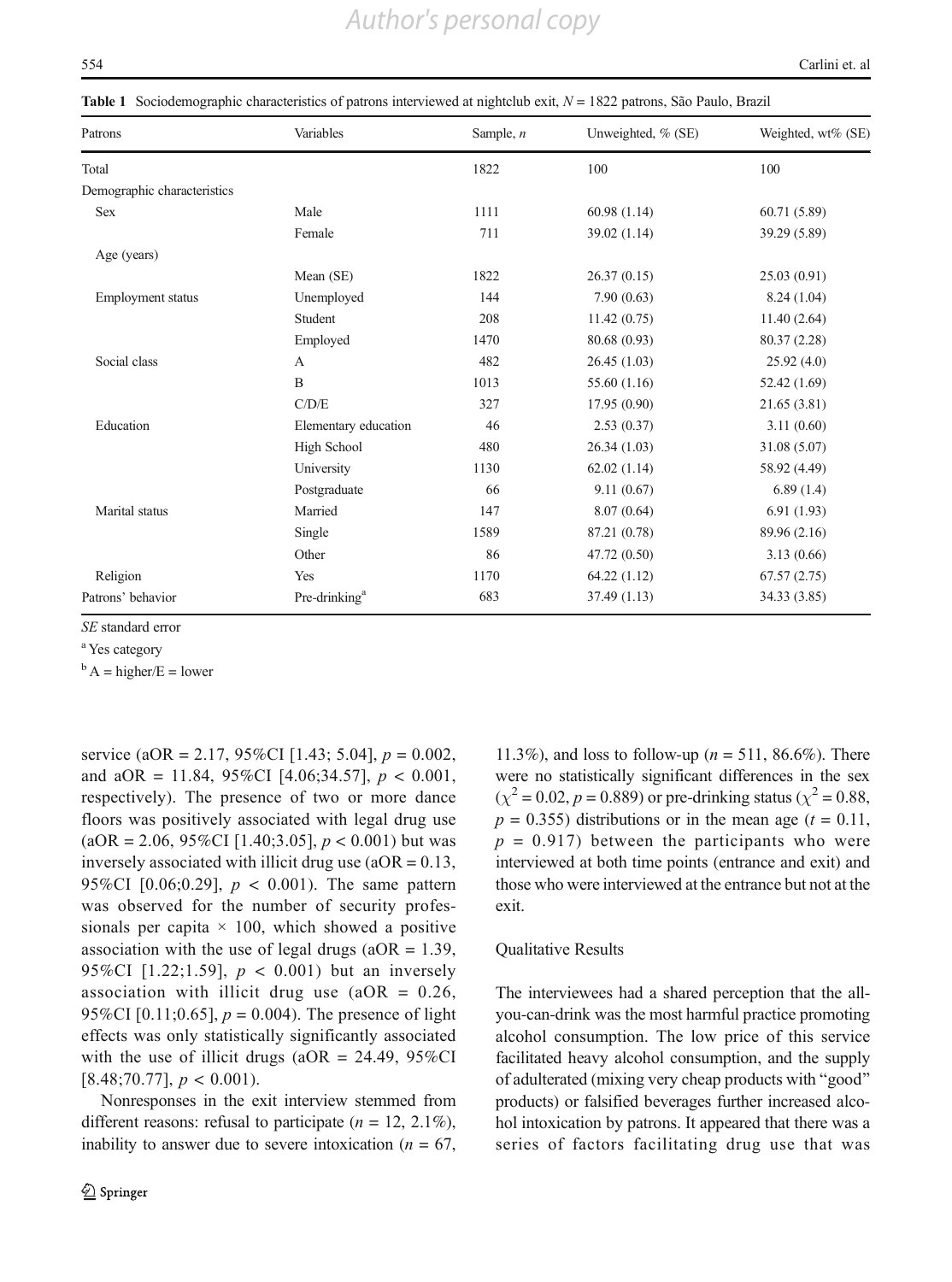## *Author's personal copy*

#### <span id="page-8-0"></span>Environmental Factors Associated with Psychotropic 555

#### Table 2 Environmental characteristics observed in the 31 nightclubs randomly selected in São Paulo

| Nightclubs              | Variable                                                  | Sample, $n$ | Unweighted, % (SE) | Weighted, % (SE) |
|-------------------------|-----------------------------------------------------------|-------------|--------------------|------------------|
| Total                   |                                                           | 31          | 100                | 100              |
| Venue entrance          | Consumption fee <sup>c</sup>                              | 15          | 48.39 (9.12)       | 52.32 (10.40)    |
|                         | Identity checking <sup>a</sup>                            | 19          | 61.29 (8.89)       | 62.52 (9.76)     |
|                         | Queue <sup>a</sup>                                        | 22          | 70.97 (8.29)       | 62.48 (10.82)    |
|                         | Minors $(<18$ years old) <sup>a</sup>                     | 9           | 29.03 (8.29)       | 34.33 (10.78)    |
|                         | Inspection                                                | 25          | 80.65 (7.21)       | 83.67 (6.63)     |
| Beverages and food      | "All-you-can-drink-service" <sup>a</sup>                  | 4           | 12.90(6.12)        | 9.97(5.00)       |
|                         | Alcohol discounts <sup>a</sup>                            | 10          | 32.26(8.53)        | 37.21 (10.30)    |
|                         | Food availability <sup>a</sup>                            | 13          | 41.94 (9.01)       | 35.79 (9.54)     |
|                         | Water fountain availability <sup>a</sup>                  | 4           | 12.90(6.12)        | 9.87(5.09)       |
| Type of nightclub       | $LGBT^a$                                                  | 9           | 29.03 (8.29)       | 29.33 (9.42)     |
| Physical environment    | Reserved area for smokers <sup>a</sup>                    | 25          | 80.65 (7.21)       | 82.74 (7.03)     |
|                         | Reserved area for sexual relations <sup>a,b</sup>         | 4           | 12.90(6.12)        | 8.89 (4.56)      |
|                         | Three or more bars <sup>a</sup>                           | 12          | 38.71 (8.89)       | 29.55 (8.56)     |
|                         | Two or more dance floors <sup>a</sup>                     | 9           | 29.03 (8.29)       | 31.81 (10.69)    |
|                         | Big screen or TV <sup>a</sup>                             | 23          | 74.19 (7.99)       | 70.59 (10.39)    |
| General characteristics | Humidity (%, mean SE)                                     | 31          | 70.60 (1.50)       | 69.18 (2.32)     |
|                         | Temperature (°C, mean SE)                                 | 31          | 23.40 (0.47)       | 23.20 (0.39)     |
|                         | Sound (dB, mean SE)                                       | 31          | 96.88 (1.21)       | 97.17 (1.47)     |
| Health conditions       | Crowding <sup>a</sup>                                     | 16          | 51.61 (9.12)       | 46.63 (10.36)    |
|                         | $C$ leanliness <sup>a</sup>                               | 20          | 64.52 (8.74)       | 68.99 (9.19)     |
| Illumination            | Dark <sup>a</sup>                                         | 7           | 22.58 (7.63)       | 25.15 (9.18)     |
|                         | Semi-dark <sup>a</sup>                                    | 19          | 61.29 (8.89)       | 59.75 (10.25)    |
|                         | Light <sup>a</sup>                                        | 5           | 16.13(6.72)        | 15.10(7.20)      |
|                         | Light effects <sup>a</sup>                                | 12          | 38.71 (8.89)       | 34.74 (9.68)     |
| Venue security          | Number of bouncers per capita <sup>a</sup> 100 (mean, SE) | 31          | 1.95(0.21)         | 2.16(0.25)       |
|                         | Coverage                                                  |             |                    |                  |
|                         | Insufficient coverage                                     | 6           | 19.35(7.21)        | 13.13(5.51)      |
|                         | Partial coverage                                          | 5           | 16.13(6.72)        | 12.44(5.63)      |
|                         | Complete coverage                                         | 20          | 64.52 (8.74)       | 74.43 (7.75)     |

SE standard error

a Yes category

<sup>b</sup> Specific area for sexual relations (some clubs host a darkened room that patrons can use for casual sex)

<sup>c</sup> Patrons pay a more expensive entrance fee (usually double the price of the regular fee) and then consume the total amount of money spent at the entrance in beverages. Once the total amount is paid, any money not consumed through beverages will not be refunded

exacerbated by the lack of emergency services for those who required assistance for their intoxication.

"I receive order to put poor or falsified labels in the bottle of nice labels, this is very normal in all-you-can-drink (…) Patrons drink until the last drop of alcohol, poor alcohol, which is dangerous and worst when they mixture other drugs which is frequent, mainly inhalants and marihuana (…) There is no ambulance for the serious cases of intoxication Bartender with 8 years of experience.

BI'm responsible for buying the alcoholic beverages and there are no original or good labels in all-you-can-drink (...) People are extremely drunk much more than in other types of alcohol promotions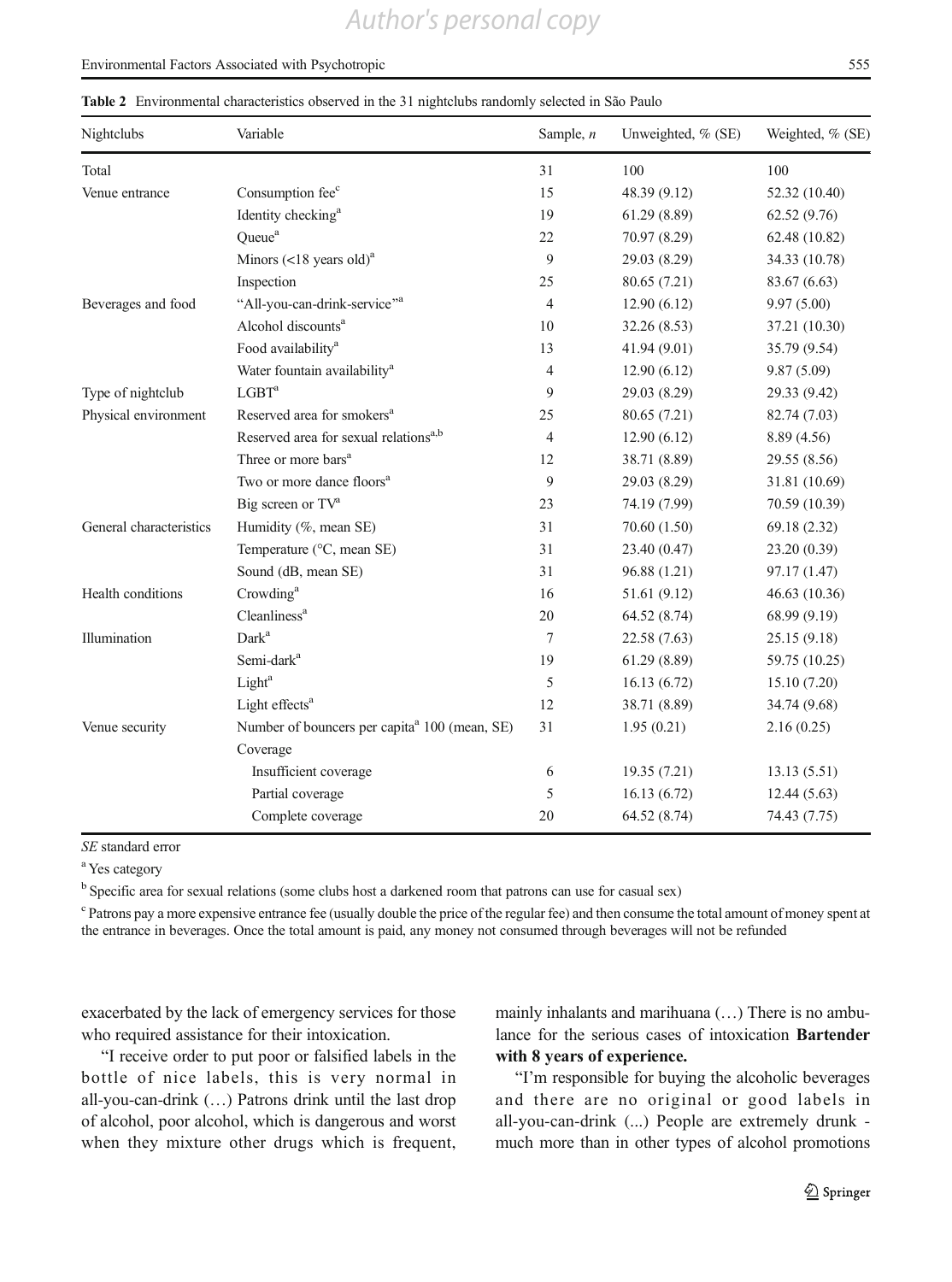Fig. 1 Ternary plot presenting the percentage of drug use by patrons in a sample of 31 nightclubs

<span id="page-9-0"></span>

(…) It's very expensive to pay for an ambulance, obligatory just in big events, and the staff members has a lot of problems with so many drunk people^ Manager with 22 years of experience.

Before the multinomial models were fitted, the researchers evaluated the association of light effects with drug use inside the venue. The qualitative analyses showed that light effects were presented mainly in nightclubs with electronic music. According to our interviewees, the presence of intermittent light effects in combination with the repetitive beat of the music boosted the effects of drugs that the patrons planned to use.

Similarly to all-you-can drink service, a series of factors facilitating drug use that was exacerbated by the lack of emergency services for those requiring assistance due to their intoxication.

"The use of illicit drugs mainly ecstasy, LSD are part of the cultural scene level of electronic music (…) The light effects, the beat of the sound are special to patrons who attend these nightclub, they want to use these drugs in these setting to boosting their experience (…) There is no staff member with pharmacological knowing to know what to do in the cases of intoxication of drugs like ecstasy, LSD and ketamine, for example DJ with 20 years of experience.

"The intense light effect in electronic venues is essential since there is an "interaction" with the effects of drugs such as LSD and ecstasy (…) They mix these drugs with alcohol and sometimes faint (...) We avoid calling to the ambulance for not expose the use of illicit

drugs inside the venue" Fire man (responsible to the first aid) with 12 years of experience.

Analysis of the number of bouncers per capita showed that the bouncers were not there to restrain the use of alcohol; however, they ultimately constrained the use of illicit drugs by patrons. The qualitative data still showed that nightclubs with more bouncers usually are places where are worried with drunk patrons and violence which can explain the quantitative data about the positive association between bouncers and use of alcohol.

"Our simple presence restricts patrons from using illicit drugs (…) I work in different nightclubs, and my colleagues and I have never received an order to tell patrons to stop drinking even when they are almost fainting (…) If they are causing trouble (patrons) because are very drunk - we just kick them out" **Bounc**er with 12 years of experience.

"We have patrons that enjoy to get completely drunk and the manager have to hire more bouncers to avoid problems like fights among them (…) They are ordered to avoid problems but not to make them stop drinking^. Cashier with 9 years of experience.

#### Discussion and Conclusion

The results showed that different environmental factors are associated with the consumption of drugs by patrons inside nightclub venues. The use of legal drugs was positively associated with the following three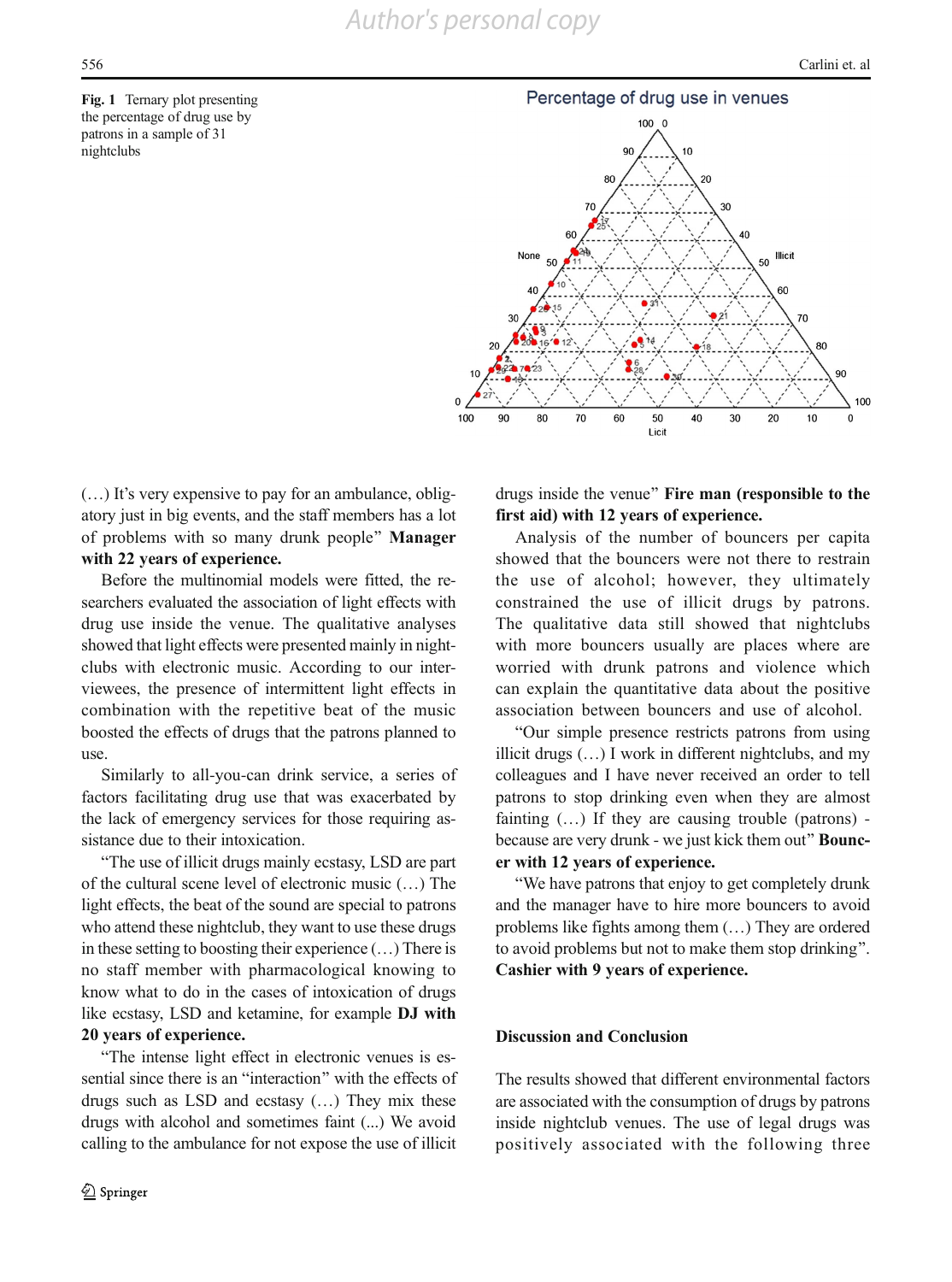|                       |                                                                                                             | Bivariate    |                                                                                                                                                                                                                 |                  |                |                                 |                    | <b>Block</b>     |                              |                |               |                               |                  | Final model |                       |               |               |               |       |
|-----------------------|-------------------------------------------------------------------------------------------------------------|--------------|-----------------------------------------------------------------------------------------------------------------------------------------------------------------------------------------------------------------|------------------|----------------|---------------------------------|--------------------|------------------|------------------------------|----------------|---------------|-------------------------------|------------------|-------------|-----------------------|---------------|---------------|---------------|-------|
|                       |                                                                                                             |              | Psychotropic drug use                                                                                                                                                                                           |                  |                |                                 |                    |                  | Psychotropic drug use        |                |               |                               |                  |             | Psychotropic drug use |               |               |               |       |
|                       |                                                                                                             |              | Licit drugs                                                                                                                                                                                                     |                  | Illicit drugs  |                                 |                    | Licit drugs      |                              |                | Illicit drugs |                               |                  | Licit drugs |                       |               | Illicit drugs |               |       |
| <b>Block</b>          | Variable                                                                                                    | $\alpha$     | 95%CI                                                                                                                                                                                                           | p,               | $\mathfrak{S}$ | 95%CI                           | $\mathcal{L}$      | aOR              | 95%CI                        | $\mathcal{L}$  | aOR           | 95%CI                         | $\mathcal{L}$    | aOR         | 95%CI                 | $\mathcal{L}$ | aOR           | 95%CI         | p     |
| Behavior              | Pre-drinking <sup>a</sup><br>ż                                                                              |              |                                                                                                                                                                                                                 |                  |                |                                 |                    |                  |                              |                |               |                               |                  |             |                       |               |               |               |       |
|                       | Yes                                                                                                         | 8.31         | $32]$<br>[5.61; 12]                                                                                                                                                                                             | 0.001            | 5.77           | [2.47; 3.48]                    | 0.001              | 8.62             | [5.98; 12.42]                | 0.001          | 4.90          | [2.22;10.83]                  | 0.001            | 9.27        | [6.22; 13.81]         | 0.001         | 4.01          | [2.17; 7.39]  | 0.001 |
| Demographics          | Sex                                                                                                         |              |                                                                                                                                                                                                                 |                  |                |                                 |                    |                  |                              |                |               |                               |                  |             |                       |               |               |               |       |
|                       | Female                                                                                                      |              |                                                                                                                                                                                                                 |                  |                |                                 |                    |                  |                              |                |               |                               |                  |             |                       |               |               |               |       |
|                       | Male                                                                                                        | 1.35<br>0.97 | $[0.73; 2.50]$<br>$[0.94; 0.99]$                                                                                                                                                                                | 0.336<br>0.015   | 0.96<br>3.91   | [1.73; 8.83]<br>[0.90; 1.03]    | $0.001$<br>0.284   | $1.08\,$<br>0.95 | [0.60; 1.93]<br>[0.94; 0.97] | 0.806<br>0.001 | 3.65<br>0.94  | [0.88; 0.99]<br>[1.76; 7.58]  | $0.001$<br>0.045 | 1.04        | [0.62; 1.74]          | 0.887         | 3.59          | [1.59; 8.11]  | 0.002 |
|                       | Employment status<br>Age (years)                                                                            |              |                                                                                                                                                                                                                 |                  |                |                                 |                    |                  |                              |                |               |                               |                  |             |                       |               |               |               |       |
|                       | Unemployed                                                                                                  |              |                                                                                                                                                                                                                 |                  |                |                                 |                    |                  |                              |                |               |                               |                  |             |                       |               |               |               |       |
|                       | Student                                                                                                     | $1.18$       | [0.48; 2.92]                                                                                                                                                                                                    | 0.714            | 1.15           | [0.26; 5.09]                    | 0.854              |                  |                              |                |               |                               |                  |             |                       |               |               |               |       |
|                       | Employed                                                                                                    | 0.93         | [0.48; 1.78]                                                                                                                                                                                                    | 0.816            | 0.97           | [0.52; 1.81]                    | 0.934              |                  |                              |                |               |                               |                  |             |                       |               |               |               |       |
|                       | Social class<br>$\mathbb{A}^{\mathsf{b}}$                                                                   |              |                                                                                                                                                                                                                 |                  |                |                                 |                    |                  |                              |                |               |                               |                  |             |                       |               |               |               |       |
|                       | $\mathbf{\Omega}$                                                                                           | 0.89         |                                                                                                                                                                                                                 |                  | $1.07\,$       | [0.57; 2.00]                    |                    |                  | [0.72; 1.53]                 | $\!0.808$      | 1.22          | [0.67; 2.22]                  | $0.507$          |             |                       |               |               |               |       |
|                       |                                                                                                             |              | $[0.66; 1.20]$ $[0.33; 0.83]$                                                                                                                                                                                   | 0.453<br>0.006   | $0.70$         | [0.22; 2.22]                    | 0.829<br>0.550     | 1.05<br>0.56     | [0.32; 0.99]                 |                | 0.79          | [0.28;2.27]                   |                  |             |                       |               |               |               |       |
|                       | Education<br>CD/E                                                                                           | 0.52         |                                                                                                                                                                                                                 |                  |                |                                 |                    |                  |                              | 0.045          |               |                               | 0.661            |             |                       |               |               |               |       |
|                       | Elementary education                                                                                        |              |                                                                                                                                                                                                                 |                  |                |                                 |                    |                  |                              |                |               |                               |                  |             |                       |               |               |               |       |
|                       | Postgraduate                                                                                                | 0.51         | [0.17; 1.49]                                                                                                                                                                                                    | 0.218            | 3.33           | [0.30; 36.51]                   | 0.324              | 0.49             | [0.10;2.34]                  | 0.372          | 3.28          | [0.45; 23.63]                 | 0.239            |             |                       |               |               |               |       |
|                       | University                                                                                                  | 0.50         | $[0.16; 1.58]$ $[0.15; 1.71]$                                                                                                                                                                                   | 0.238            | 2.92           | $[0.35; 24.58]$ $[0.57; 15.47]$ | 0.324              | $0.41\,$         | [0.08; 2.13]                 | 0.287          | 2.92          | [0.23; 36.43]                 | 0.406            |             |                       |               |               |               |       |
|                       | High school                                                                                                 | 0.51         |                                                                                                                                                                                                                 | 0.272            | 2.98           |                                 | 0.194              | $0.61\,$         | [0.12; 3.08]                 | 0.547          | 4.86          | [0.40; 59.77]                 | 0.217            |             |                       |               |               |               |       |
|                       | Marital status                                                                                              |              |                                                                                                                                                                                                                 |                  |                |                                 |                    |                  |                              |                |               |                               |                  |             |                       |               |               |               |       |
|                       | Married                                                                                                     |              |                                                                                                                                                                                                                 |                  |                |                                 |                    |                  |                              |                |               |                               |                  |             |                       |               |               |               |       |
|                       | Single                                                                                                      | $1.10\,$     | $[0.49; 2.47]$ $[0.32; 1.01]$                                                                                                                                                                                   | 0.820            | 1.21           | [0.48; 3.07]                    | 0.683              |                  |                              |                |               |                               |                  |             |                       |               |               |               |       |
|                       | Religion<br>Other                                                                                           | 0.57         |                                                                                                                                                                                                                 | 0.052            | 0.12           | [0.01; 0.91]                    | 0.041              |                  |                              |                |               |                               |                  |             |                       |               |               |               |       |
|                       | ż                                                                                                           |              |                                                                                                                                                                                                                 |                  |                |                                 |                    |                  |                              |                |               |                               |                  |             |                       |               |               |               |       |
|                       | Yes                                                                                                         | 0.60         |                                                                                                                                                                                                                 | 0.006            | 0.50           | [0.28; 0.89]                    | 0.019              | $0.68\,$         | [0.44; 1.03]                 | $0.068\,$      | 0.56          | [0.33; 0.95]                  | 0.031            |             |                       |               |               |               |       |
| Venue entrance        | Consumption fee <sup>a,c</sup>                                                                              | 1.82         | $[0.41; 0.87]$<br>$[1.16; 2.86]$                                                                                                                                                                                | 0.009            | 1.73           | [0.40; 7.58]                    | 0.466              |                  |                              |                |               |                               |                  |             |                       |               |               |               |       |
|                       | Identity checking <sup>a</sup>                                                                              | 1.54         |                                                                                                                                                                                                                 | 0.186            | 4.18           | [0.76; 23.08]                   | $0.101\,$          |                  |                              |                |               |                               |                  |             |                       |               |               |               |       |
|                       | Queue <sup>a</sup>                                                                                          | 1.94         |                                                                                                                                                                                                                 | 0.012            | 18.79          | [2.92; 120.97]                  | $0.002$            | 1.94             | [1.16; 3.25]                 | 0.012          | 18.79         | [2.92; 120.97]                | $0.002$          |             |                       |               |               |               |       |
|                       | Minors (<18 years old) <sup>a</sup>                                                                         | 0.83         |                                                                                                                                                                                                                 | 0.566            | 0.39           | [0.06; 2.55]                    | 0.327              |                  |                              |                |               |                               |                  |             |                       |               |               |               |       |
|                       | Inspection                                                                                                  | 1.34         |                                                                                                                                                                                                                 | 0.465            | 1.26           | [0.27; 5.80]                    | 0.767              |                  |                              |                |               |                               |                  |             |                       |               |               |               |       |
| Beverages and<br>food | All-you-can-drink service <sup>a</sup><br>Alcohol discounts <sup>a</sup>                                    | 2.76<br>1.29 | $[0.81;2.91] \\ [1.16;3.25] \\ [0.43;1.58] \\ [0.61;2.90] \\ [1.32;5.79] \\ [1.32;5.79] \\ [0.762,21] \\ [0.61;2.20] \\ [0.61;2.20] \\ [0.63;1.96] \\ [1.04;2.66] \\ [1.04;2.66] \\ [1.04;2.66] \\ \end{array}$ | $0.007$<br>0.347 | 6.16<br>0.37   | [2.30; 16; 51]<br>[0.09; 1.57]  | $0.177\,$<br>0.001 | 4.12<br>$1.83\,$ | [2.69; 6.30]<br>[1.14; 2.95] | 0.012<br>0.001 | 0.95<br>7.71  | [1.46; 40.54]<br>[0.22; 4.16] | 0.016<br>0.944   | 2.17        | [1.43; 5.04]          | 0.002         | 11.84         | [4.06; 34.57] | 0.001 |
|                       | Food availability <sup>a</sup>                                                                              | 0.62         |                                                                                                                                                                                                                 | 0.071            | 0.75           | [0.17; 3.34]                    | $0.708\,$          | 64.0             | [0.33; 0.74]                 | $0.001\,$      | 0.53          | [0.17; 1.66]                  | 0.274            |             |                       |               |               |               |       |
|                       | Water fountain availability <sup>a</sup>                                                                    | 1.16         |                                                                                                                                                                                                                 | 0.653            | 4.97           | [1.76; 14.05]                   | 0.002              | 1.67             | [1.03; 2.70]                 | 0.037          | 5.91          | [1.72; 20.28]                 | 0.005            |             |                       |               |               |               |       |
| Type of nightclub     | $LOGBT^a$                                                                                                   | 1.15         |                                                                                                                                                                                                                 | 0.597            | 1.73           | [0.41; 7.20]                    | 0.453              |                  |                              |                |               |                               |                  |             |                       |               |               |               |       |
| Physical              | Reserved area for smokers <sup>a</sup>                                                                      | 1.66         |                                                                                                                                                                                                                 | 0.034            | 1.29           | [0.23; 7.16]                    | 0.771              |                  |                              |                |               |                               |                  |             |                       |               |               |               |       |
| environment           | Reserved area for sexual<br>intercourse <sup><math>\alpha d</math></sup><br>Three or more bars <sup>a</sup> | 1.40         | [0.61; 3.21]                                                                                                                                                                                                    | 0.423            | 3.46           | [1.27; 9.41]                    | 0.015              |                  |                              |                |               |                               |                  |             |                       |               |               |               |       |
|                       |                                                                                                             | 0.76         | [0.44; 1.29]                                                                                                                                                                                                    | 0.306            | $0.78\,$       | [0.18; 3.39]                    | 0.740              |                  |                              |                |               |                               |                  |             |                       |               |               |               |       |

<span id="page-10-0"></span>

 $\underline{\textcircled{\tiny 2}}$  Springer

## *Author's personal copy*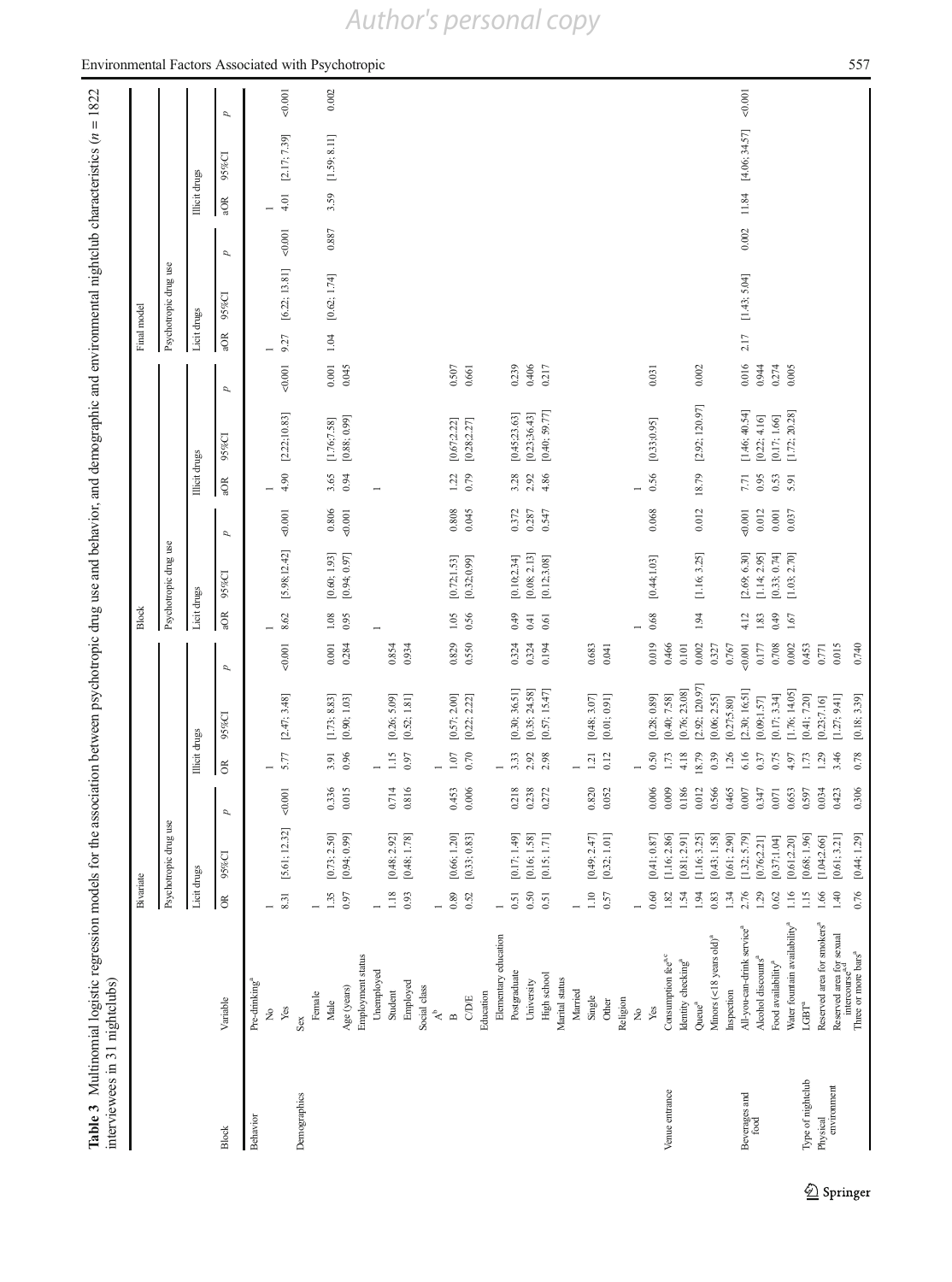|                                         |                                                                        | Bivariate         |                              |                |                |                              |                | <b>Block</b> |                       |       |               |                         |       | Final model |                           |       |               |               |       |
|-----------------------------------------|------------------------------------------------------------------------|-------------------|------------------------------|----------------|----------------|------------------------------|----------------|--------------|-----------------------|-------|---------------|-------------------------|-------|-------------|---------------------------|-------|---------------|---------------|-------|
|                                         |                                                                        |                   | Psychotropic drug use        |                |                |                              |                |              | Psychotropic drug use |       |               |                         |       |             | Psychotropic drug use     |       |               |               |       |
|                                         |                                                                        |                   | Licit drugs                  |                | Illicit drugs  |                              |                | Licit drugs  |                       |       | Illicit drugs |                         |       | Licit drugs |                           |       | Illicit drugs |               |       |
| <b>Block</b>                            | Variable                                                               | g                 | ರ<br>95%                     | d              | $\approx$      | 95%CI                        | d              | aOR          | 95%CI                 | p     | aOR           | 95%CI                   | d     | aQR         | 95%CI                     | d     | aOR           | 95%CI         | p     |
|                                         | Two or more dance floors <sup>a</sup><br>Big screen or TV <sup>a</sup> | 0.63<br>2.05      | [1.27; 3.29]<br>[0.35; 1.14] | 0.003<br>0.129 | 2.64<br>0.55   | [0.71; 9.87]<br>[0.12; 2.47] | 0.148<br>0.439 | 2.05         | [127; 329]            | 0.003 | 2.64          | [0.71; 9.87]            |       |             | $0.148$ 2.06 [1.40; 3.05] | 0.001 | 0.13          | [0.06; 0.29]  | 0.001 |
| Atmosphere characteristics Humidity (%) |                                                                        | $\overline{1.01}$ | [0.97; 1.05]                 | 0.589          | Ξ              | [1.03; 1.19]                 | $0.008\,$      |              | 1.01 [0.97; 1.05]     |       |               | 0.589 1.11 [1.03; 1.19] | 0.008 |             |                           |       |               |               |       |
|                                         | Temperature (°C)                                                       | 1.03              | [0.92; 1.14]                 | 0.612          |                | [0.96; 1.43]                 | 0.125          |              |                       |       |               |                         |       |             |                           |       |               |               |       |
|                                         | Sound (dB)                                                             | 0.99              | [0.93; 1.05]                 | 0.783          | $\overline{a}$ | [0.89; 1.15]                 | 0.844          |              |                       |       |               |                         |       |             |                           |       |               |               |       |
| Health conditions                       | Crowding <sup>a</sup>                                                  | 0.90              | [0.48; 1.69]                 | 0.740          | 0.68           | [0.18; 2.56]                 | 0.57           |              |                       |       |               |                         |       |             |                           |       |               |               |       |
|                                         | Cleanliness <sup>a</sup>                                               | 0.77              | [0.42; 1.42]                 | 0.401          | 0.27           | [0.06; 1.25]                 | 0.093          |              |                       |       |               |                         |       |             |                           |       |               |               |       |
| Illumination                            | Dark                                                                   |                   |                              |                |                |                              |                |              |                       |       |               |                         |       |             |                           |       |               |               |       |
|                                         | Semi-dark <sup>a</sup>                                                 | 0.71              | [0.44; 1.17]                 | 0.181          | 0.30           | [0.07; 1.25]                 | 0.098          |              |                       |       |               |                         |       |             |                           |       |               |               |       |
|                                         | Light <sup>a</sup>                                                     | 0.44              | [0.21; 0.90]                 | 0.024          | 0.01           | [0.01; 0.03]                 | 0.001          | 0.70         | [0.31; 1.57]          | 0.389 | 0.03          | [0.01; 0.30]            | 0.002 |             |                           |       |               |               |       |
|                                         | Light effects <sup>a</sup>                                             | 1.59              | [0.94; 2.70]                 | 0.084          | 8.50           | [2.15; 33.61]                | 0.002          | 1.54         | [0.88; 2.69]          | 0.130 | 7.74          | [1.85; 32.38]           | 0.005 | 0.87        | [0.59; 1.27]              | 0.474 | 24.49         | [8.48; 70.77] | 0.001 |
| Venue security                          | Number of bouncers<br>per capita $100$<br>Coverage                     | 1.35              | [1.04; 1.74]                 | 0.023          | 0.49           | [0.18; 1.36]                 | 0.172          | 1.34         | [1.04; 1.74]          | 0.026 | 0.45          | [0.16; 1.23]            | 0.120 | 1.39        | [1.22; 1.59]              | 0.001 | 0.26          | [0.11; 0.65]  | 0.004 |
|                                         | Insufficient coverage                                                  |                   |                              |                |                |                              |                |              |                       |       |               |                         |       |             |                           |       |               |               |       |
|                                         | Partial coverage                                                       | 1.78              | [0.66; 4.83]                 | 0.255          | 3.02           | [0.45; 20.34]                | 0.255          | 1.15         | [0.51; 2.57]          | 0.741 |               | 3.24 [1.17;9.03]        | 0.024 |             |                           |       |               |               |       |
|                                         | Complete coverage                                                      | 1.54              | [0.77; 3.06]                 | 0.219          | 1.52           | [0.20; 11.44]                | 0.683          |              |                       |       |               |                         |       |             |                           |       |               |               |       |
| <sup>a</sup> Yes category               |                                                                        |                   |                              |                |                |                              |                |              |                       |       |               |                         |       |             |                           |       |               |               |       |
| $\Delta$ – higher/E – lower             |                                                                        |                   |                              |                |                |                              |                |              |                       |       |               |                         |       |             |                           |       |               |               |       |

 $A = \text{higher}/E = \text{lower}$  $A =$ higher/E = lower

<sup>6</sup> Patrons pay a more expensive entrance fee (usually double the price of the regular fee) and then consume the total amount of money spent at the entrance in beverages. Once the total Patrons pay a more expensive entrance fee (usually double the price of the regular fee) and then consume the total amount of money spent at the entrance in beverages. Once the total amount is paid, any money not consumed through beverages will not be refunded amount is paid, any money not consumed through beverages will not be refunded

<sup>d</sup> Specific area for sexual relations (some clubs host a darkened room that patrons can use for casual sex) Specific area for sexual relations (some clubs host a darkened room that patrons can use for casual sex)

 $\underline{\textcircled{\tiny 2}}$  Springer

Table 3 (continued)

Table 3 (continued)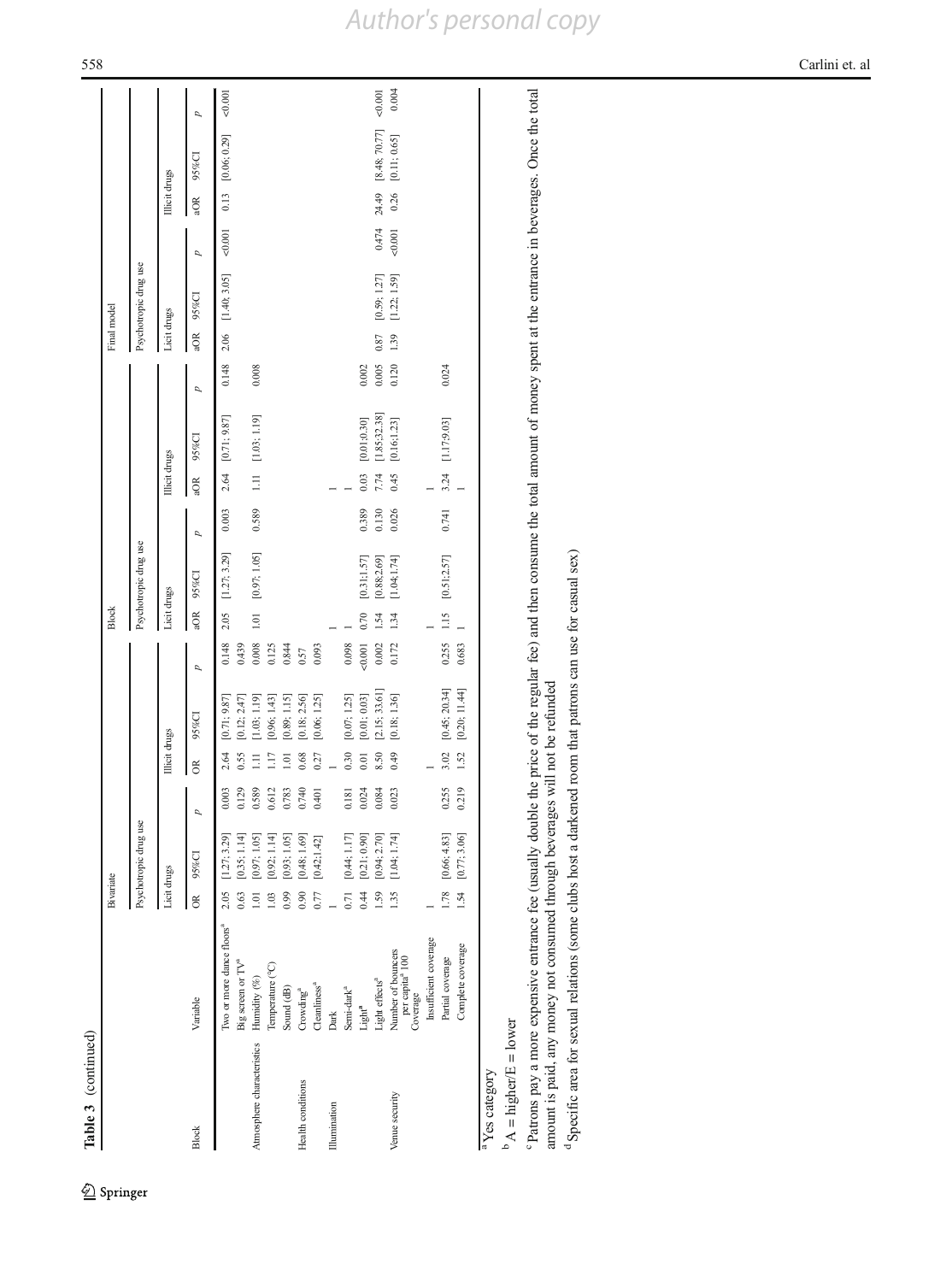#### Environmental Factors Associated with Psychotropic 559

environmental factors: all-you-can-drink service, the presence of two or more dance floors, and the number of bouncers per capita  $\times$  100. All-you-can-drink service

and light effects were positively associated with illicit drug use, whereas the number of bouncers per capita  $\times$  100 and the presence of two or more dance floors were inversely associated with the use of illicit drugs.

Among all variables analyzed in the multinomial logistic regression models, only one environmental factor was positively associated with use of both licit and illicit drugs by patrons: all-you-can-drink service. According to Thombs et al. [\[34\]](#page-15-0), because patrons pay a fixed value at the entrance for unrestricted alcohol consumption, all-you-can-drink service boosts patron intoxication compared with other types of alcohol promotions. We noted by the qualitative data that Brazil has weak control of alcohol sales and failure in health surveillance policies. Nightclubs can sell alcohol for a "bargain" price, which is what happens at locations offering all-you-can-drink service. Furthermore, Brazil has an unregulated market in which it is legal to serve alcohol to intoxicated patrons [\[35](#page-15-0)]. Once there are no public policies to avoid, there is no effective enforcement to restrain these practices that appear to be more harmful in countries such as Brazil than in countries with regulated markets [\[36](#page-15-0)].

Another important issue that warrants attention is that Brazilian nightclubs operate without limited closing hours, thereby increasing customer exposure to alcohol and other drugs. These factors appear to be related to illconceived Brazilian legislation that has failed to address basic issues, such as alcohol control and the monitoring of nightclubs. With regard to the association of all-youcan-drink service with the use of illicit drugs, the qualitative data analyses showed that patrons attending allyou-can-drink nightclubs were more inclined to use other drugs; because one of the main pharmacological effects of alcohol is impairment of judgment [\[37\]](#page-15-0), patrons were more likely to participate in other risky behaviors, such as the use of illicit drugs. Another widespread perception is that these high-risk environments facilitate further risky behavior by attracting individuals and groups who are interested in engaging in such behavior (synergy between the drinking venues and their customers that sustains these practices).

In contrast with these results, 30% of patrons reported not using any drugs. Because the venues were selected from a probabilistic sample, different profiles of establishments were given an opportunity to participate in this study. These data corroborate other studies that have shown that it is not possible to homogenize clubbers with respect to the use of alcohol and other drugs [\[38](#page-15-0)] and that patrons have different motivations for nightclubbing that extend beyond intoxication [[38,](#page-15-0) [39\]](#page-15-0). This evidence still corroborates our observation that certain nightclubs attract patrons who are more interested in enjoying a low-risk evening with good dancing, moderate drinking, and conversation. These nightclubs deserve more attention because they can inform the development of harm reduction polices focused on this population. These results contribute to a greater understanding of the Sao Paulo nightclub scene, and this understanding is essential in order to generate different interventions for drug use that respect the different profiles of patrons.

According to Macintyre and Homel [\[40\]](#page-15-0), patrons in crowded nightclubs attempt to alleviate their discomfort (i.e., restricted space for movement and heat) by drinking more and faster. These results corroborate our study because the nightclubs with two or more dance floors were usually more crowded than the others and because the patrons of these nightclubs spent more time dancing. One of the consequences of this environment was that these patrons typically drank more [[40](#page-15-0)]. The literature indicated that people who share the same space and have the same focus of attention typically exhibit group be-havior [[41\]](#page-15-0), as is the case for heavy drinking [[42\]](#page-15-0). Regarding the negative association of these venues with the use of illicit drugs, the survey showed that it was not the "small" size of the venue (maximum capacity of 500) patrons) per se that was associated with the use of illicit drugs. These establishments appear to be more permissive to the use of drugs because the attending patrons enjoyed electronic, hip-hop, and alternative (e.g., gothic) music, which was associated with the use of illicit drugs [\[43](#page-15-0), [44\]](#page-15-0).

Light effects were positively associated with illicit drug use and were negatively associated with the use of legal drugs. The qualitative data suggested that it was not light effects per se that was associated with illicit drug use because these light effects were mainly present in electronic nightclubs. It appears that similar to the situation in all-you-can-drink establishments, electronic nightclubs attracted patrons who were already interested in engaging in high-risk behavior and the environmental factor acted as a facilitator to enhance the effects of the drugs. According to the literature and our data, patrons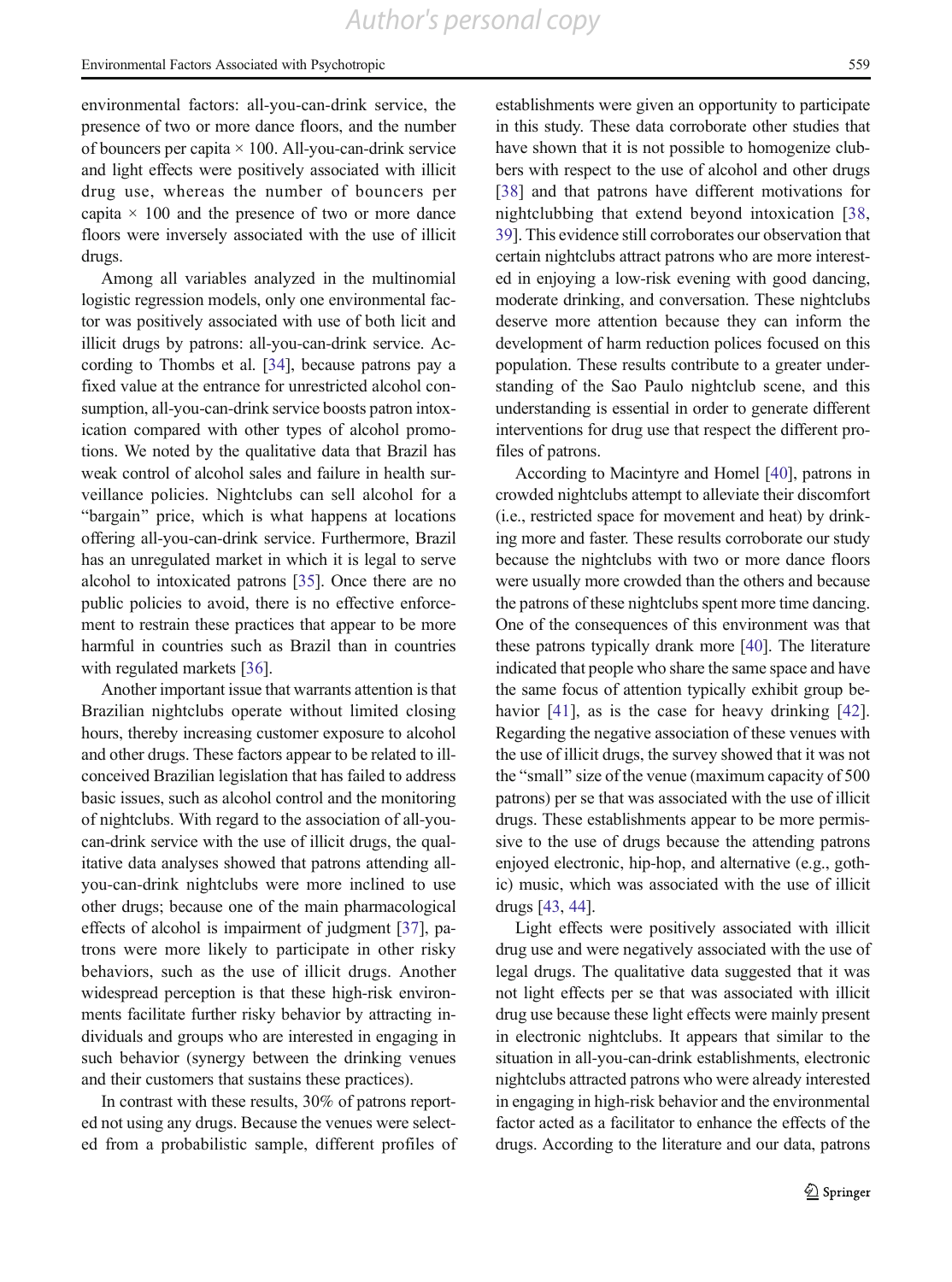who attend this type of venue are more likely to use synthetic drugs and engage in polydrug use [[44](#page-15-0), [45](#page-15-0)] than patrons who attend other types of venues. The use of these drugs may be negatively associated with alcohol use. The pharmacological effects of certain synthetic drugs, such as ecstasy and ketamine, are potentially unsafe in combination with alcohol, as such behavior may lead to serious adverse effects such as overdosing [[46\]](#page-15-0). Another major concern about this practice is that the effects of individual drugs are usually exacerbated by polydrug use, and these physiological adverse effects accumulate in the body [\[47](#page-15-0)].

According to the Pan-American Health Organization [[48](#page-15-0)], Brazil has the highest rate of alcohol-attributable deaths among adolescents 15–19 years of age and has the fifth highest number of deaths directly associated with the consumption of alcohol in the American continents. In the city of São Paulo alone, the literature shows that homicides and fatal car accidents [[49](#page-15-0)] occur mainly during the early hours of the weekends, indirectly indicating an association between alcohol consumption in bars, nightclubs, and parties and violent deaths in this city [\[50\]](#page-15-0). Many scientific studies have shown that deaths linked to alcohol consumption can be prevented by implementing public policies and interventions that reduce alcohol intake, including restrictions on product availability, increases in prices, and control of marketing and advertising [\[51](#page-15-0)].

The use of illegal drugs inside nightclub venues requires future studies. Nightclubs should address the use of illicit drugs because this practice can increase their vulnerability to official sanctions as well as legal problems for the patrons, staff, and owners. Some nightclubs are more permissive than others regarding the use of illicit drugs. Is this permissiveness a method used to gain the loyalty of patrons considering the profiles of certain nightclubs and patrons?

The variable "illicit drug" was created as a summary of illicit drugs (such as marijuana, cocaine, etc.) plus prescribed medicines illicit acquired, such as amphetamines and benzodiazepines obtained without a valid medical prescription. In Brazil, benzodiazepines and amphetamines are regulated and should be sold in pharmacies with a medical prescription (Law 10.409, January 11th 2002). That does not prevent them from being commercialized on the black market. Though, according to Brazilian Drug Law (Law 11.343, August 23th 2006), if the patron is caught with these prescribed medicines for personal use (to get high), acquired from the illegal market, there will be no punishment. However, when drugs such as marijuana, cocaine, crack, and ecstasy are seized with patrons, in small quantity for personal use, there will be administrative punishment, without the penalty of imprisonment.

This study has some limitations. The first limitation is the loss of participants from the exit interviews. Despite the good follow-up rate at the exit interviews (76%), we must consider that the number of alcoholic beverages consumed and illicit drugs used by patrons may be underestimated. We hypothesize that patrons who were very drunk and/or "high" on drugs were more likely to leave the establishment without completing the exit interview. Furthermore, the use of illicit drugs was self-reported, and patrons may have felt fearful about reporting their drug use because it is an "illegal behavior" with legal consequences. Another important point concerns ethical issues [\[24](#page-15-0)]; patrons who were clearly very "high and/or drunk" were not interviewed. Additionally, because this study was a crosssectional survey, it was not possible to infer causation from the observed statistical associations.

Despite these limitations, this study has important strengths. To our knowledge, this is the first epidemiological survey of the association of environmental factors with the use of psychotropic drugs in nightclubs in Latin America. Furthermore, the use of mixed methods to triangulate data from three different sources strengthens the findings because these methods provide important additional qualitative data that is complementary to the quantitative results. On the other hand, a portion of the data collection occurred in a natural setting, which reduces the likelihood of memory bias by patrons. Finally, the use of biological measures of alcohol consumption improved the results for this outcome.

The results presented in this study may support governmental decisions regarding public health policies focused on this issue. The failure of Brazil to implement health surveillance policies related to these establishments increases the likelihood that patrons will participate in risky behaviors. Considering the different profiles of nightclubs and patrons, an integrated approach involving the venue owners, staff members, patrons, local governments, and law enforcement agencies appears to be the best approach for developing interventions focused on reducing the harm associated with drug use inside nightclubs while retaining their fun nature as a central feature of nightlife.

Acknowledgements Funding for this study was provided by São Paulo State Research Support Fundation (Fundação de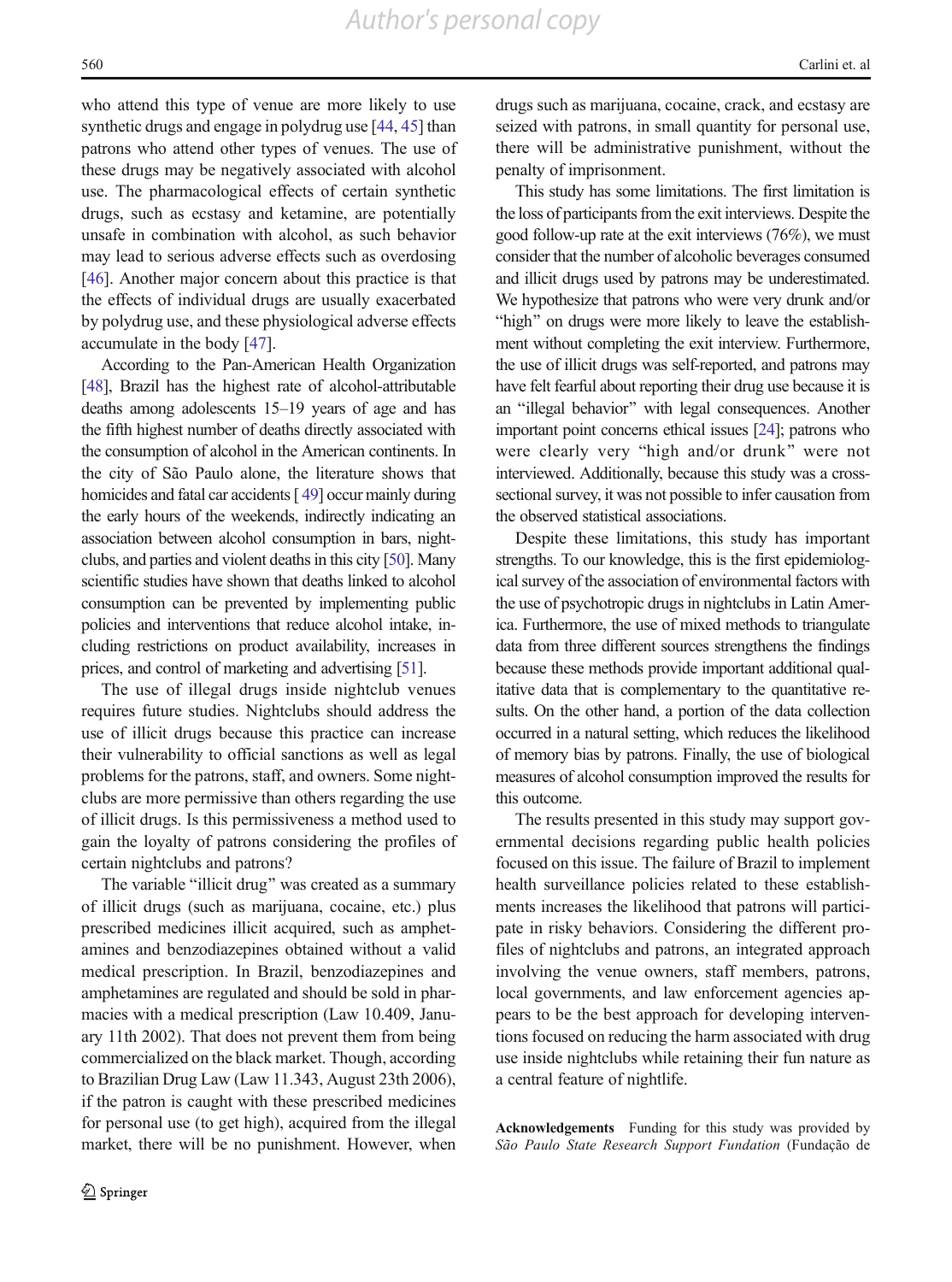#### <span id="page-14-0"></span>Environmental Factors Associated with Psychotropic 561

Amparo a Pesquisa do Estado de São Paulo – FAPESP), grant number 2011/51658-0, for Dr. Sanchez and 2012/21258-3, for PhD Canditate Carlini and the Brazilian National Council on Research (Conselho Nacional de Desenvolvimento Científico e Tecnológico, CNPq), grant number 483385/2011-5, for Dr. Sanchez. We thank all students and staff for their contributions to this research project and also the Department of Preventive Medicine and Brazilian Information Center on Psychotropic Drugs (CEBRID).

Compliance with Ethical Standards The Research Ethics Committee of the Universidade Federal de São Paulo (protocol 21,477) approved this study and recommended the verbal informed consent considering that the survey involved illicit behaviors practiced during data collection such as use of illicit drugs, driving under the influence, and physical and sexual aggression. Moreover, the request of a signature in a document containing personal data, breath alcohol concentration, and driving information could incriminate the participants by Brazilian driving law. The positive or negative answers for the informed consent were recorded in Samsung Galaxy tablets used for data collection and sent to a central database in real time.

Conflict of Interest All authors declare that they have no conflicts of interest.

#### References

- 1. Rossheim ME, Thombs DL, O'Mara RJ. N Bastian, Suzuki S. Associations between bar patron alcohol intoxication and tobacco smoking. Am J Health Behav. 2013;37(6):794–9. doi:[10.5993/AJHB.37.6.8.](http://dx.doi.org/10.5993/AJHB.37.6.8)
- 2. Van Havere T, Vanderplasschen W, Lammertyn J, Broekaert E, Bellis M. Drug use and nightlife: more than just dance music. Subst Abus Treat Prev Policy. 2011;6:18. doi:[10.1186](http://dx.doi.org/10.1186/1747-597X-6-18) [/1747-597X-6-18](http://dx.doi.org/10.1186/1747-597X-6-18).
- 3. Lomba L, Apóstolo J, Mendes F. Drug use and alcohol consumption and sexual behaviours in night recreational settings in Portugal. Adicciones. 2009;21(4):309–25.
- 4. Demant J. Affected in the nightclub. A case study of regular clubbers. Int J Drug Policy. 2013;24(3):196–202. doi:[10.1016/j.drugpo.2013.04.005](http://dx.doi.org/10.1016/j.drugpo.2013.04.005).
- 5. Green J, Plant MA. Bad bars: a review of risk factors. J Subst Use. 2007;12:157–89.
- 6. Hughes K, Quigg Z, Eckley L, et al. Environmental factors in drinking venues and alcohol-related harm: the evidence base for European intervention. Addiction. 2011;106(1):37– 46. doi[:10.1111/j.1360-0443.2010.03316.x.](http://dx.doi.org/10.1111/j.1360-0443.2010.03316.x)
- 7. Bellis MA, Hughes K, Lowey H. Healthy nightclubs and recreational substance use. From a harm minimisation to a healthy settings approach. Addict Behav. 2002;27(6):1025– 35.
- 8. Ramo DE, Grov C, Delucchi K, Kelly BC, Parsons JT. Typology of club drug use among young adults recruited using time-space sampling. Drug Alcohol Depend. 2010;107(2-3): 119–27. doi[:10.1016/j.drugalcdep.2009.09.014](http://dx.doi.org/10.1016/j.drugalcdep.2009.09.014).
- 9. Blay N, Calafat A, Juan M, et al. Violence in nightlife environments and its relationship with the consumption of alcohol and drugs among young Spaniards. Psicothema. 2010;22(3):396–402.
- 10. Hughes K, Bellis MA, Calafat A, Juan M, Schnitzer S, Anderson Z. Predictors of violence in young tourists: a comparative study of British, German and Spanish holidaymakers. Eur J Pub Health. 2008;18(6):569–74. doi[:10.1093](http://dx.doi.org/10.1093/eurpub/ckn080) [/eurpub/ckn080.](http://dx.doi.org/10.1093/eurpub/ckn080)
- 11. Wells BE, Kelly BC, Golub SA, Grov C, Parsons JT. Patterns of alcohol consumption and sexual behavior among young adults in nightclubs. Am J Drug Alcohol Abus. 2010;36(1):39–45. doi[:10.3109/00952990903544836.](http://dx.doi.org/10.3109/00952990903544836)
- 12. Bolier L, Voorham L, Monshouwer K, van Hasselt N, Bellis M. Alcohol and drug prevention in nightlife settings: a review of experimental studies. Subst Use Misuse. 2011;46(13): 1569–91. doi:[10.3109/10826084.2011.606868](http://dx.doi.org/10.3109/10826084.2011.606868).
- 13. Graham K, Osgood DW, Zibrowski E, et al. The effect of the safer bars programme on physical aggression in bars: results of a randomized controlled trial. Drug Alcohol Rev. 2004;23(1):31–41. doi[:10.1080/09595230410001645538.](http://dx.doi.org/10.1080/09595230410001645538)
- 14. Akbar T, Baldacchino A, Cecil J, Riglietta M, Sommer B, Humphris G. Polysubstance use and related harms: a systematic review of harm reduction strategies implemented in recreational settings. Neurosci Biobehav Rev. 2011;35(5): 1186–202. doi:[10.1016/j.neubiorev.2010.12.002](http://dx.doi.org/10.1016/j.neubiorev.2010.12.002).
- 15. Bellis MA, Hughes K, Calafat A, et al. Sexual uses of alcohol and drugs and the associated health risks: a cross sectional study of young people in nine European cities. BMC Public Health. 2008;8:155. doi[:10.1186/1471-2458-](http://dx.doi.org/10.1186/1471-2458-8-155) [8-155](http://dx.doi.org/10.1186/1471-2458-8-155).
- 16. Calafat A, Blay NT, Hughes K, et al. Nightlife young risk behaviours in Mediterranean versus other European cities: are stereotypes true? Eur J Pub Health. 2011;21(3):311–5. doi:[10.1093/eurpub/ckq141.](http://dx.doi.org/10.1093/eurpub/ckq141)
- 17. Brazilian Institute of Geography and Statistics. Síntese da população estimada em 2014 [summary of estimated population in 2014]: Rio de Janeiro 2014. [http://cidades.ibge.gov.](http://dx.doi.org/http://cidades.ibge.gov.br/xtras/perfil.php?codmun=355030) [br/xtras/perfil.php?codmun=355030](http://dx.doi.org/http://cidades.ibge.gov.br/xtras/perfil.php?codmun=355030) (accessed:07-09-2015).
- 18. Muniz KM, Silva WV, Maffezzolli ECF. Proposal as a model for measurement of consumer satisfaction for parties and clubs. Braz J Mark. 2014;13:93–105.
- 19. Müller KM, Muniz Rocha DT. Comportamento de consumo em festas e baladas: segmentação baseada nas motivações e análise das dimensões da satisfação. XXXV Encontro da Associação dos Programas de Pós-Graduação em Administração, Rio de Janeiro 2011:1-17.
- 20. Voas RB, Furr-Holden D, Lauer E, Bright K, Johnson MB, Miller B. Portal surveys of time-out drinking locations: a tool for studying binge drinking and AOD use. Eval Rev. 2006;30(1):44–65. doi[:10.1177/0193841X05277285.](http://dx.doi.org/10.1177/0193841X05277285)
- 21. Carlini C, Andreoni S, Martins SS, Benjamin M, Sanudo A, Sanchez ZM. Environmental characteristics associated with alcohol intoxication among patrons in Brazilian nightclubs. Drug Alcohol Rev. 2014;33(4):358–66. doi[:10.1111](http://dx.doi.org/10.1111/dar.12155) [/dar.12155.](http://dx.doi.org/10.1111/dar.12155)
- 22. Perham N, Moore SC, Shepherd J, Cusens B. Identifying drunkenness in the night-time economy. Addiction. 2007;102(3):377–80. doi:[10.1111/j.1360-](http://dx.doi.org/10.1111/j.1360-0443.2006.01699.x) [0443.2006.01699.x.](http://dx.doi.org/10.1111/j.1360-0443.2006.01699.x)